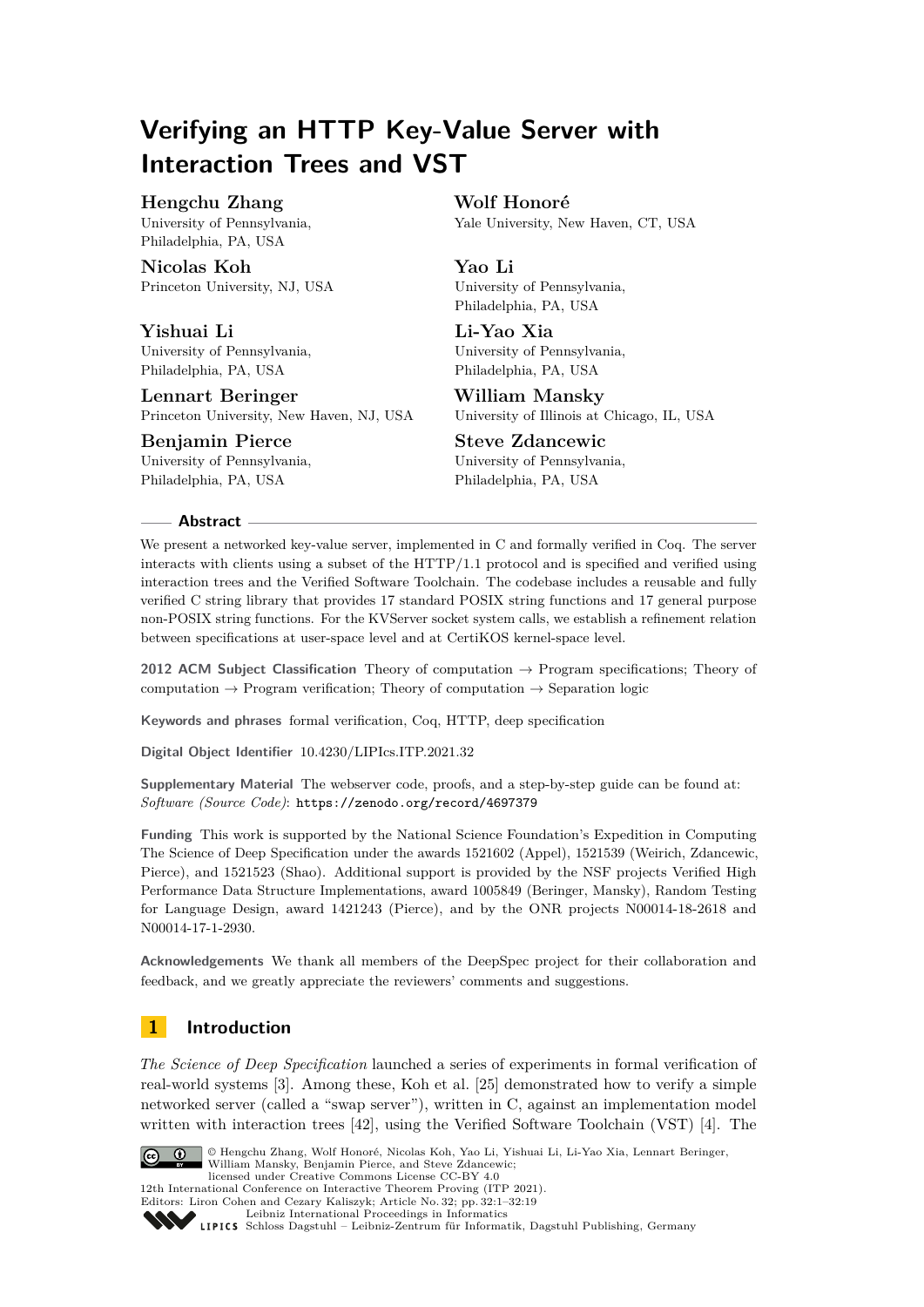### **32:2 Verifying an HTTP Key-Value Server with Interaction Trees and VST**

main result was a guarantee that any trace of observed external communications with the server is included in an interaction tree describing intended server behavior.

In the work described here, we scale these verification techniques to a more realistic example: a Key-Value server (KVServer) running over a minimal but practical subset of the HTTP/1.1 protocol. The KVServer provides clients with a Get(key) and Put(key, value) interface that uses HTTP/1.1 features including GET requests, POST requests, and Content-Length encoding. It runs on the verified operating system CertiKOS [\[18\]](#page-17-1) or any other OS with a POSIX-compatible socket interface.

Besides significantly scaling up server features and protocol complexity, the present work reduces the set of trusted axioms compared to that of Koh et al. [\[25\]](#page-17-0). The network interface of the earlier swap server is described by a set of Hoare triples for the socket system calls, which are *assumed* to be satisfied by the host operating system. In this work, we apply recently developed techniques for proving refinement relations between CertiKOS' kernel-level system call specifications and user-level VST system call specifications, and prove that network interface assumptions from [\[25\]](#page-17-0) are consistent with CertiKOS' system call specifications [\[32\]](#page-18-1). Such proofs are necessary because the specification styles of VST and CertiKOS are different enough that it is not obvious that two specifications describe the same behaviors. One significant difference stems from the logics used by VST and CertiKOS. Another distinction is in their representations of the system state and the external effects of socket operations. The user-level VST socket specifications use interaction trees to describe external effects as observed "on the wire". The CertiKOS specifications, on the other hand, capture these external effects in a logical log of events, while also describing the internal effects on the kernel state, which are invisible to the user-level code.

By proving refinement between the VST and CertiKOS models of socket system calls, we demonstrate that the kernel- and user-level specifications agree on the behavior of sockets. The kernel implementation of the socket system calls in CertiKOS is currently unverified with respect to CertiKOS socket specifications. Our work does *not* attempt to fill this gap (which requires modeling and verifying a TCP/IP stack), but instead proves a refinement between the CertiKOS and VST socket specifications. This guarantees at least that the operating system and the server agree on how sockets are expected to behave, thus removing this interface from the trusted computing base and leaving only the kernel's implementation.

The main challenges in developing the new KVServer stem from the significant increase in feature complexity across all levels of the server. At the connection management level, the KVServer needs verified data structures to maintain incoming and outgoing buffers for multiple concurrent connections. At the protocol level, the KVServer requires a verified parser to deserialize HTTP/1.1 requests and a verified printer to serialize HTTP/1.1 responses. The parser and printer depend on a verified C string library. At the application level, the KVServer needs a verified in-memory map for storing key-value pairs.

This blow-up in feature complexity also calls for a modular approach that can (1) contain the implementation and verification complexity within each module and (2) reduce total proof checking time through parallelization. We achieve this by dividing the entire KVServer into eight independent verified modules. Each module comes with VST specifications for all exposed functions. A module that depends on a lower-level module only needs the lower-level module's C API and VST specifications, while implementation and proof complexity remain hidden away. This modular separation of the KVServer also produces general purpose and reusable low-level modules. Furthermore, we keep function specifications separate from code and avoid intermingling of code and proof information (e.g., loop invariants), as the latter is typically specification-dependent. This organization sets our development apart from the methodologies of verification tools such as Frama-C, VeriFast, KeY, and Dafny [\[23,](#page-17-2) [22,](#page-17-3) [28,](#page-17-4) [1\]](#page-15-2) and enables us to distribute the verification of individual function bodies into different files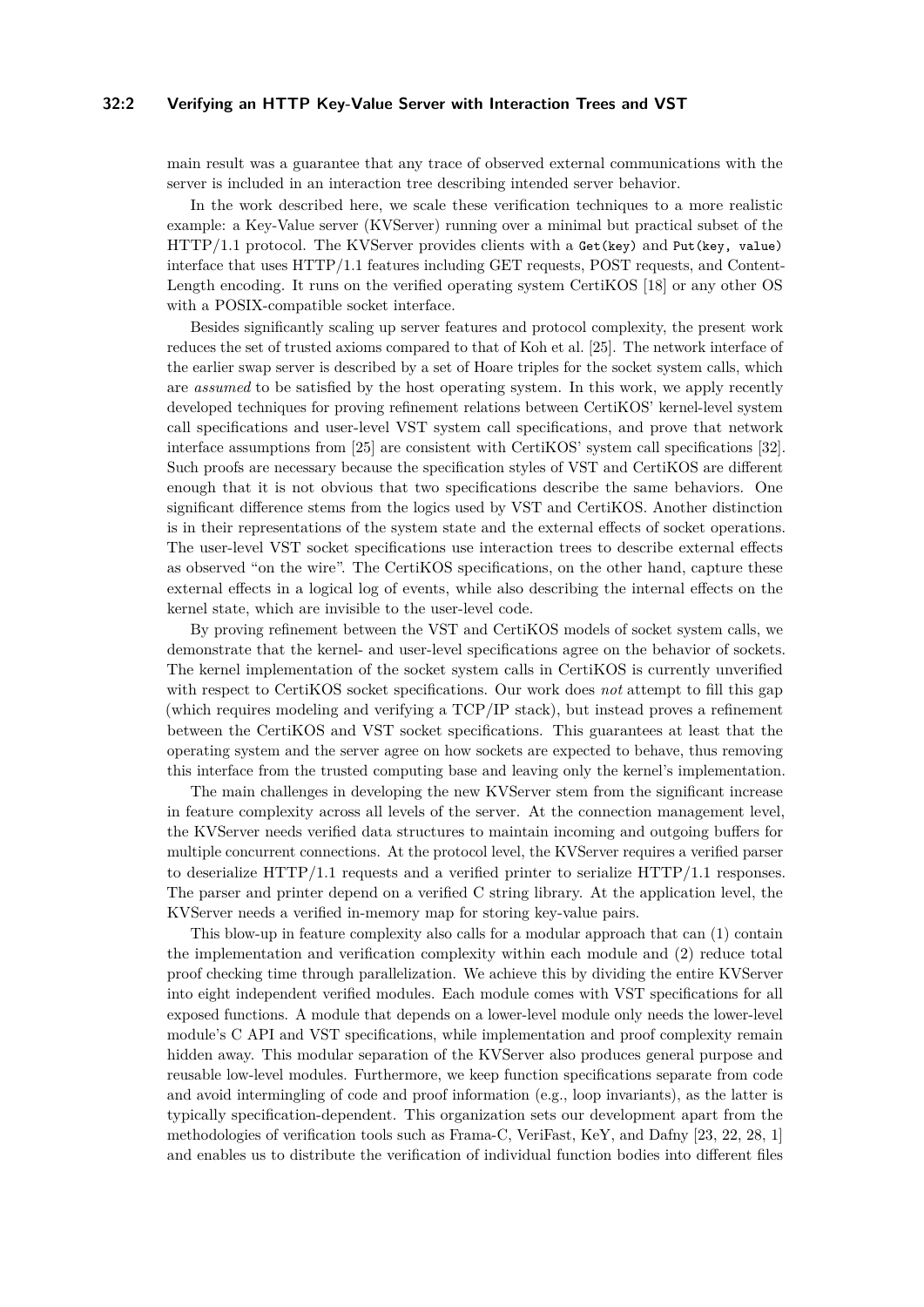that can be processed in parallel. We discuss related verification projects in more detail in Section [6.](#page-13-0)

Our main contributions are:

- **1.** We demonstrate a verified network server, implemented in C and communicating using a subset of HTTP/1.1. The termination-insensitive specification and proofs are formulated using VST and interaction trees (Section [3\)](#page-5-0).
- **2.** We prove that the network operations in KVServer interaction trees correspond directly to I/O operations performed by the operating system. We use the verification methods of Mansky et al. [\[32\]](#page-18-1) to demonstrate a refinement between two disparate specifications of the socket interface written in two different specification languages, by abstracting the lower kernel-level CCAL specification on kernel socket states and the logical log of socket operations into a higher user-level VST specification on externally observable network effects. Our work is the first to formally bridge the gap between user- and kernel-level specifications of POSIX network operations (Section [4\)](#page-8-0).
- **3.** We present a reusable and fully verified C string module offering 34 verified C string functions. 17 of these belong to the POSIX string library; the rest are general-purpose string functions used by the KVServer (Section [5\)](#page-11-0).

### **2 Background**

### <span id="page-2-0"></span>**2.1 Interaction Trees**

Interaction trees (ITrees) are a data structure and an accompanying Coq library for representing and reasoning about effectful and potentially non-terminating programs [\[42\]](#page-18-0). A significant part of the verification work for KVServer involves proving that the server performs various socket system calls in an expected way. We streamlined this effort by using ITree programs to specify the socket-level behavior of KVServer.

To write an ITree program, one must first define the set of visible effects the program can perform. In KVServer, the socket-level network effects are modeled by the following Coq datatype.

```
Variant networkE : Type -> Type :=
 Listen : endpoint_id -> networkE unit
 Accept : endpoint_id -> networkE connection id
 | Shutdown : connection_id -> networkE unit
RecvByte : connection_id -> networkE byte
| SendByte : connection_id -> byte -> networkE unit.
```
Each constructor describes a network effect parameterized by its argument types (the parameters to the constructor) and its result type (the type argument to networkE at the end of each line). For example, the Listen constructor represents the server beginning to listen for incoming client connections on an endpoint\_id (a network address identifier). This operation does not return any meaningful data so its return type is unit. We specify how this effect corresponds to the POSIX listen system call in the C program in Section [2.3.](#page-4-0)

ITree programs may involve multiple sets of effects. For example, runtime errors can be expressed in ITree programs through the exceptE effect type from the ITree library...

```
Variant exceptE (Err : Type) : Type -> Type :=
| Throw : Err -> exceptE Err void.
```
... and we can use the binary operator +' to create a larger effect type: networkE +' (exceptE string) is a composition of two kinds of effects, which together allow an ITree program to perform socket effects and throw string-valued errors.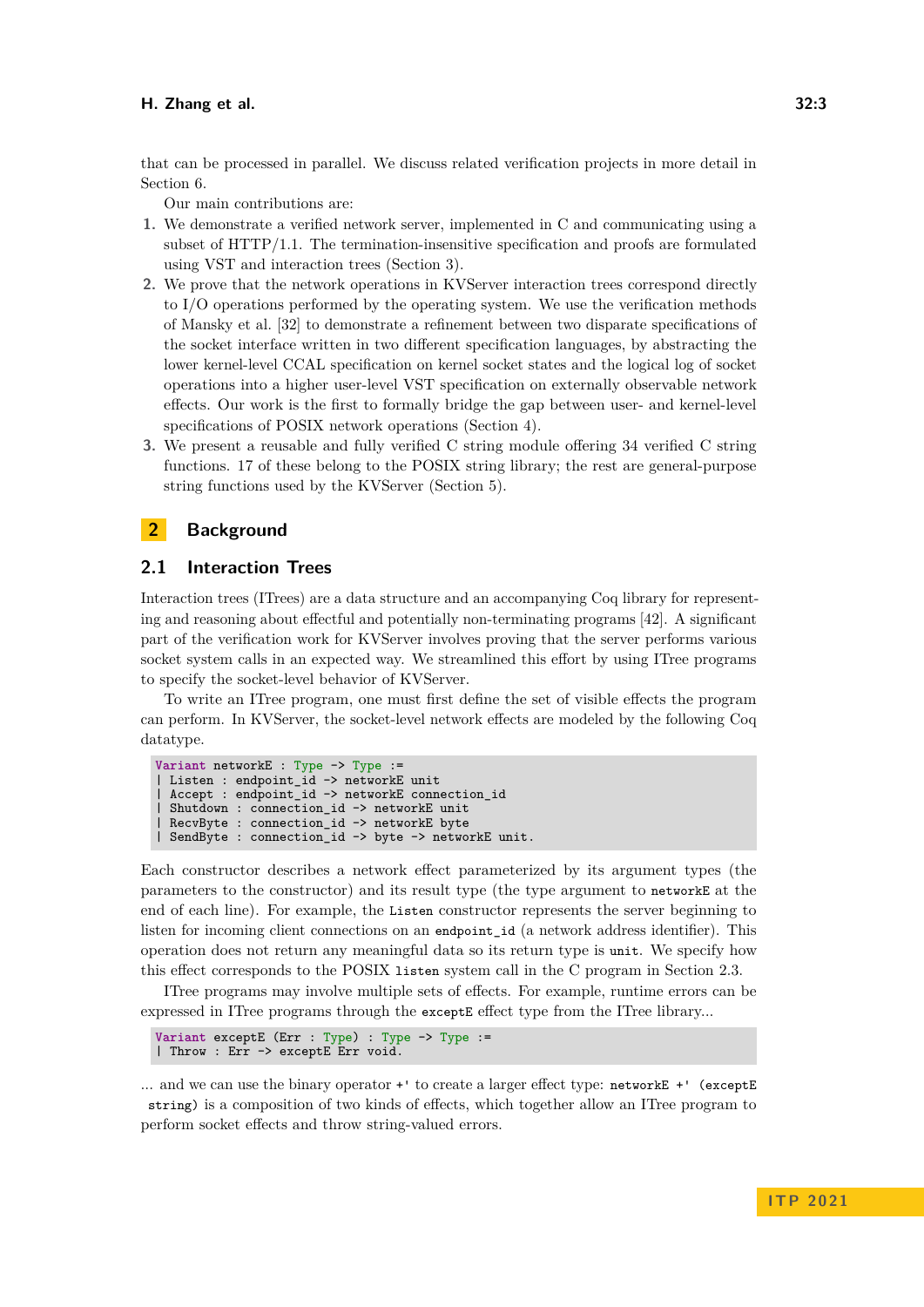### **32:4 Verifying an HTTP Key-Value Server with Interaction Trees and VST**

The ITree library also provides a mechanism for expressing effect subsumption relations between effect types, leveraging Coq's typeclass mechanism to automatically resolve subsumption constraints. This mechanism can be used to automatically "lift" a concrete, monomorphic effect type into a polymorphic one. For example, we can use it to define a helper function that generalizes the Listen effect:

**Definition** listen `{networkE -< E} : endpoint\_id -> itree E unit := embed Listen.

Here, the effect type E represents some possibly larger set of effects satisfying the subsumption relation networkE -< E, and embed is an ITree library function that performs the lifting from networkE into the subsuming type E. The signature of listen says that it is a function that receives a network identifier and produces an ITree of type itree E unit that, intuitively, calls the "listen" kernel function and returns the unit value once the effect completes.

ITrees satisfy the interface of monads [\[42\]](#page-18-0), a standard mechanism for composing effectful programs in a pure functional programming context. The monad interface consists of two combinators:

```
Definition bind `{Monad m} {a b : Type} : m a \rightarrow (a \rightarrow m b) \rightarrow m b.
Definition ret \check{\ } (Monad m} {a : Type} : a -> m a.
```
Intuitively, the bind combinator builds a computation that runs the effectful computation in its first argument (with type m a) to produce a result of type a, passes the result to the continuation in the second argument (with type  $a \rightarrow m b$ ), and returns an effectful computation with type m b. The ret combinator injects an effectless value of type a into a computation that may have effects. ITree programmers can use these two combinators to compose ITree values; for convenience, the ITree library provides the notation  $a \leq m$ ; k for the expression bind  $m$  (fun  $a \Rightarrow k$ ).

### **2.2 Verified Software Toolchain**

The Verified Software Toolchain [\[4\]](#page-15-1) is a Coq framework for verifying C programs using concurrent separation logic [\[37,](#page-18-2) [35\]](#page-18-3). To verify a piece of code, a user employs Coq's programming features to define assertions, connects partial-correctness specifications to function definitions in CompCert's Clight program representation, and finally applies forward symbolic execution tactics to verify the corresponding function bodies. For readability, specifications in this paper are presented in informal notation rather than in VST's Coqbased syntax.

As an example, consider this string library function, which allocates space for a string of a given length.

**unsigned char**\* new\_string(**uint32\_t** len);

Drawing upon predicates Mem and Mtok from VST's verified malloc/free library [\[5\]](#page-15-3), this function's specification

```
\left\{\n \begin{array}{c}\n \text{!!}(l < \text{max\_unsigned}) \\
 \&& \& \text{Mem}_M \text{ gv}\n \end{array}\n \right\}\n \text{ new\_string}(l)\sqrt{ }\left| \right|\mathcal{L}p. if p = null then Mem<sub>M</sub> gv
                                                                                                             else CUStringN(Ews, [ ], l + 1, p) ∗
                                                                                                                        Mtok(Ews, uchar_{l+1}, p) * Mem<sub>M</sub> gv
                                                                                                                                                                                                         \mathcal{L}\mathcal{L}\mathcal{F}
```
asserts that the result  $p$  of a call to new\_string (with a suitable argument  $l$ ), is either null or is a pointer to some fresh region of memory that satisfies the predicate CUStringN. The "deallocation token" Mtok represents the fact that the client not only gains read/write access (represented by the exclusive-write-share Ews) to the freshly allocated region but may also free it. In addition to these predicates – whose precise definitions we elide – the specification makes use of VST's operators for separating  $(*)$  and ordinary  $(k \&)$  conjunction, and an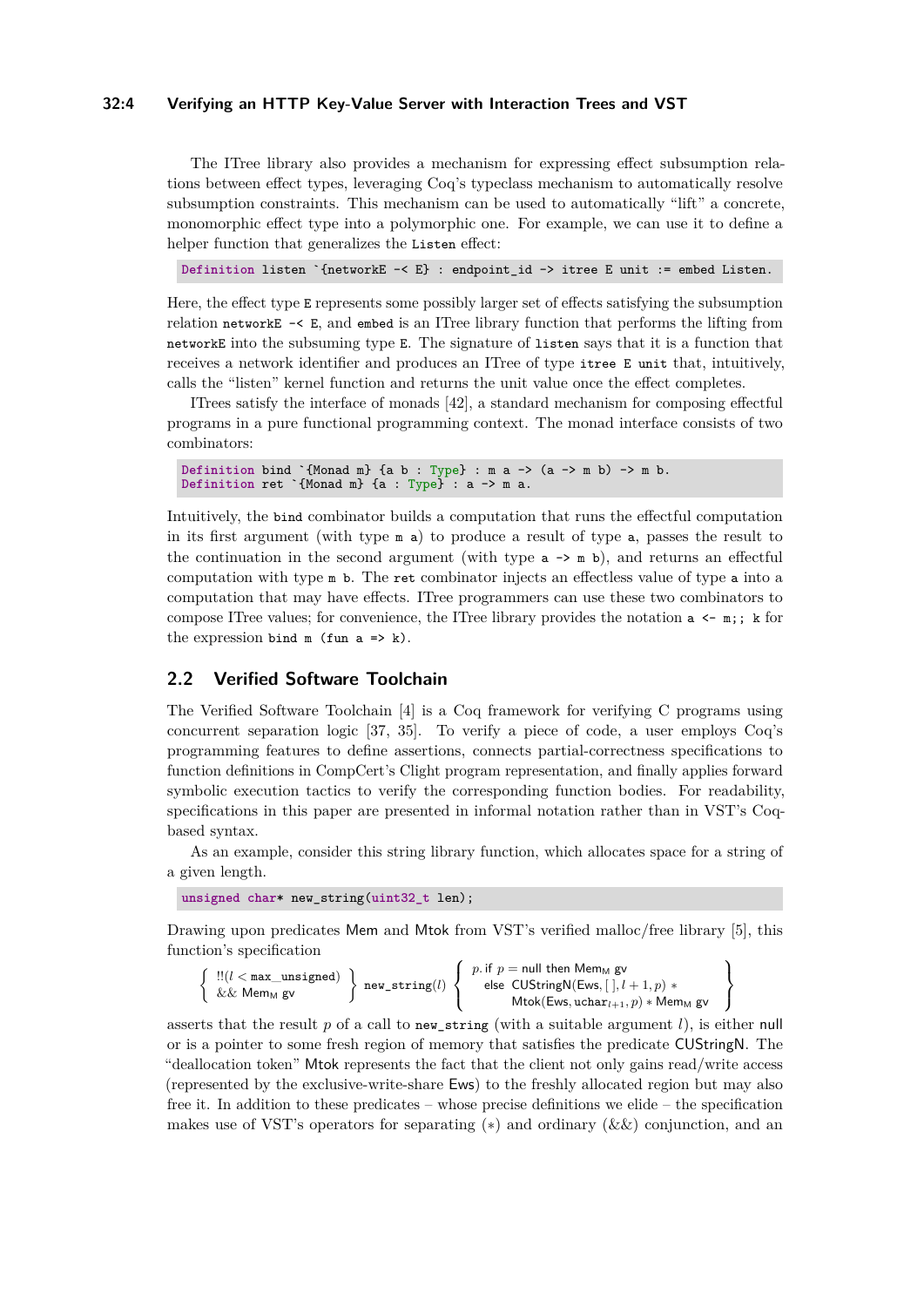operator !! that injects a pure Coq proposition into VST's category of assertions. Finally, uchar*<sup>n</sup>* is a shorthand for a length-annotated specialization of CompCert's representation of the function's return type when interpreted as an array. Note that the malloc/free library assertion  $Mem_M$  gv must be present but is not modified by the call, and that no fresh memory is allocated if the return value is null.

### <span id="page-4-0"></span>**2.3 Specifying Effects with VST and ITrees**

We not only use VST for verifying memory safety and application logic, but also rely on a combination of VST and ITrees to verify externally observable effects of C code.

Consider the listen system call from the POSIX socket API:

```
int listen(int sockfd, int backlog);
```
Recalling the lifted Listen network effect from Section [2.1,](#page-2-0) we specify the listen() system call using two abstract predicates. The predicate ITREE *t* states that effects described by the interaction tree *t* are included in the overall effects exhibited by the host OS. The predicate SOCKAPI *st* states that the host OS has sockets in states corresponding to *st*, a map from socket identifiers to states (bound, open, listening, etc.).

The specification of listen() quantifies over two ITrees, *t* and *k*, that respectively describe the sequence of effects performed by the KVServer before and after running this listen() network call.

{!!((listen *addr*; ; *k*) ⊑ *t*) && ITREE *t* ∗ SOCKAPI *st*} listen(*fd, backlog*)  $\int r \cdot E X t' \cdot s t'$ .  $!!(-1 \le r \le 0 \land \text{post}$  listen *t k st fd addr r t' st'*) && ITREE *t* ′ ∗ SOCKAPI *st*′  $\mathcal{L}$ 

Informally, the precondition says that the observed effects in t must first be a listen effect, followed by effects observable in k, and that *st* is the current internal state of the sockets being managed by the kernel. We think of the tree *t* as *permission* to perform certain sequences of external operations, from the perspective of an observer that checks off operations one by one as they are performed by the program. The ITree value *k* is a *continuation* that models effects following this listen effect. The relation post\_listen specifies how  $t$  and  $st$  evolve to the ITree value  $t'$  modeling the remaining observable effects and the updated socket state  $st'$ , depending on whether the listen() system call succeeds. Specifically, if the listen() system call fails  $(r = -1)$ , then post\_listen states that  $t'$  is the same as *t*. (The specification implies that the actual side effect of listen() does not occur when the system call fails, and this design leads to a more straightforward connection to the CertiKOS socket specification compared to some alternative designs. We discuss this detail in Section [4.](#page-8-0)) Note that post\_listen is purely propositional: it is independent of the memory.

Formally, the predicates ITREE and SOCKAPI are defined as assertions on the *external ghost state* of VST [\[32\]](#page-18-1), which is kept in sync with a piece of external state in the OS. In this case, the external state is the log of socket communications and the set of currently active sockets; Section [4](#page-8-0) will detail how this ghost state is related to CertiKOS' kernel state.

### **2.4 HTTP/1.1**

HTTP/1.1 is a standard network protocol that allows a client (e.g., a web browser) to access and modify resources (e.g., HTML files, databases) stored on a remote server. A client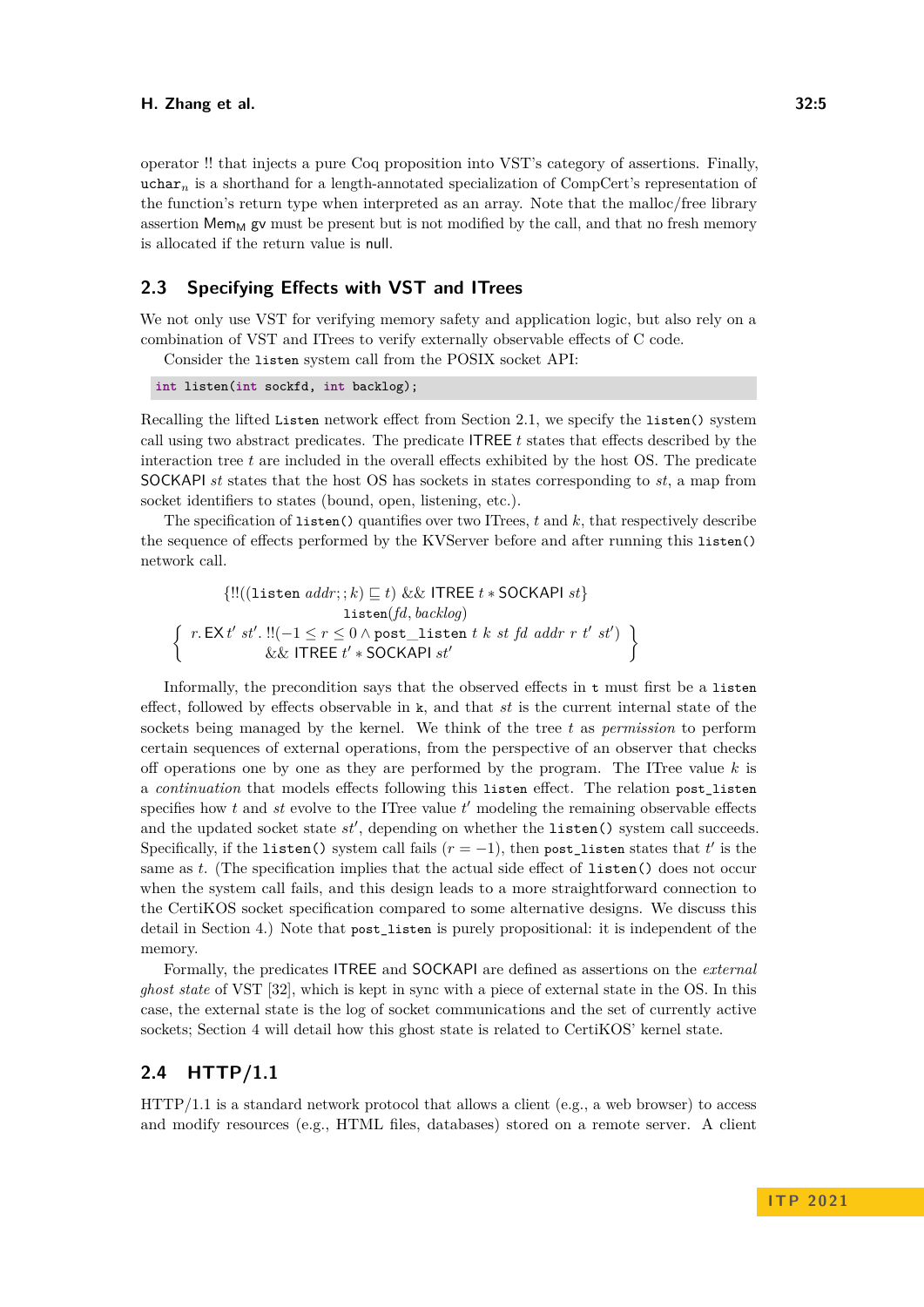### **32:6 Verifying an HTTP Key-Value Server with Interaction Trees and VST**

initiates the communication with a request formatted as: (1) a request line consisting of a method (e.g., GET, PUT, POST) indicating the desired action, and the resource on which to perform it; (2) a sequence of header fields that specify extra options; (3) a blank line; and (4) an optional body whose meaning depends on the request line. After handling the request, the server responds with a message comprising (1) a status line that includes the numeric status code (e.g.,  $404$ ) and a textual message (e.g., "Not Found"); (2) a sequence of header fields with additional information; (3) a blank line; and (4) an optional body [\[16\]](#page-16-0).

The full HTTP/1.1 specification includes nine methods and many possible headers whose effects range from setting the acceptable language of the response to specifying compression and caching behaviors. In practice, though, only a relatively small subset is necessary for common operations such as retrieving or updating resources: in particular, the only methods the KVServer needs to implement are GET for looking up keys and POST for updating or inserting key-value pairs, and the only header that the server needs to recognize is Content-Length, which indicates the size of the message body. The following is a sample request-response pair for a successful retrieval of the key-value pair  $f \circ \phi \mapsto \phi$  bar. The  $\leftrightarrow$ symbol represents an ASCII carriage return and line feed (CRLF) sequence.

```
GET /foo HTTP/1.1←-
←-
HTTP/1.1 200 OK←-
Content-Length: 3←-
←-
bar
```
Though lean, this subset is sufficient to build a non-trivial application and demonstrate the effectiveness of our methodology. Two real-world webservers<sup>[1](#page-5-1)</sup> also implement just this lean subset of HTTP with only GET and POST support.

# <span id="page-5-0"></span>**3 Components**

The implementation of our HTTP server is divided into eight verified modules. We verify memory safety and (termination-insensitive) functional correctness of each.

### **3.1 Infrastructure Modules**

**StringAPI.** The KVServer presents a string-based key-value store over HTTP, and its implementation uses C strings throughout. Our lowest-level infrastructure module is therefore a reusable verified string library with implementations and specifications of many common string functions, plus some useful variants. Due to the details of C memory semantics, idiomatic C string programming introduces proof obligations for side conditions that programmers typically gloss over. We therefore provide alternative implementations and specifications for commonly used string functions to hide these proof obligations from dependent modules. Section [5](#page-11-0) describes the string library in more detail.

**BufferAPI.** This module provides a dynamically allocated resizable byte-buffer data structure. These byte buffers are used to both accumulate data received from clients and to construct data to be sent to clients. We provide verified functions to create, resize, append to, and deallocate byte buffers. Our specifications assert that BufferAPI operations allocate and deallocate memory correctly and do not perform any invalid memory reads or writes.

<span id="page-5-1"></span> $^{\rm 1}$  <http://tinyserver.sourceforge.net/> and <https://sourceforge.net/projects/miniweb/>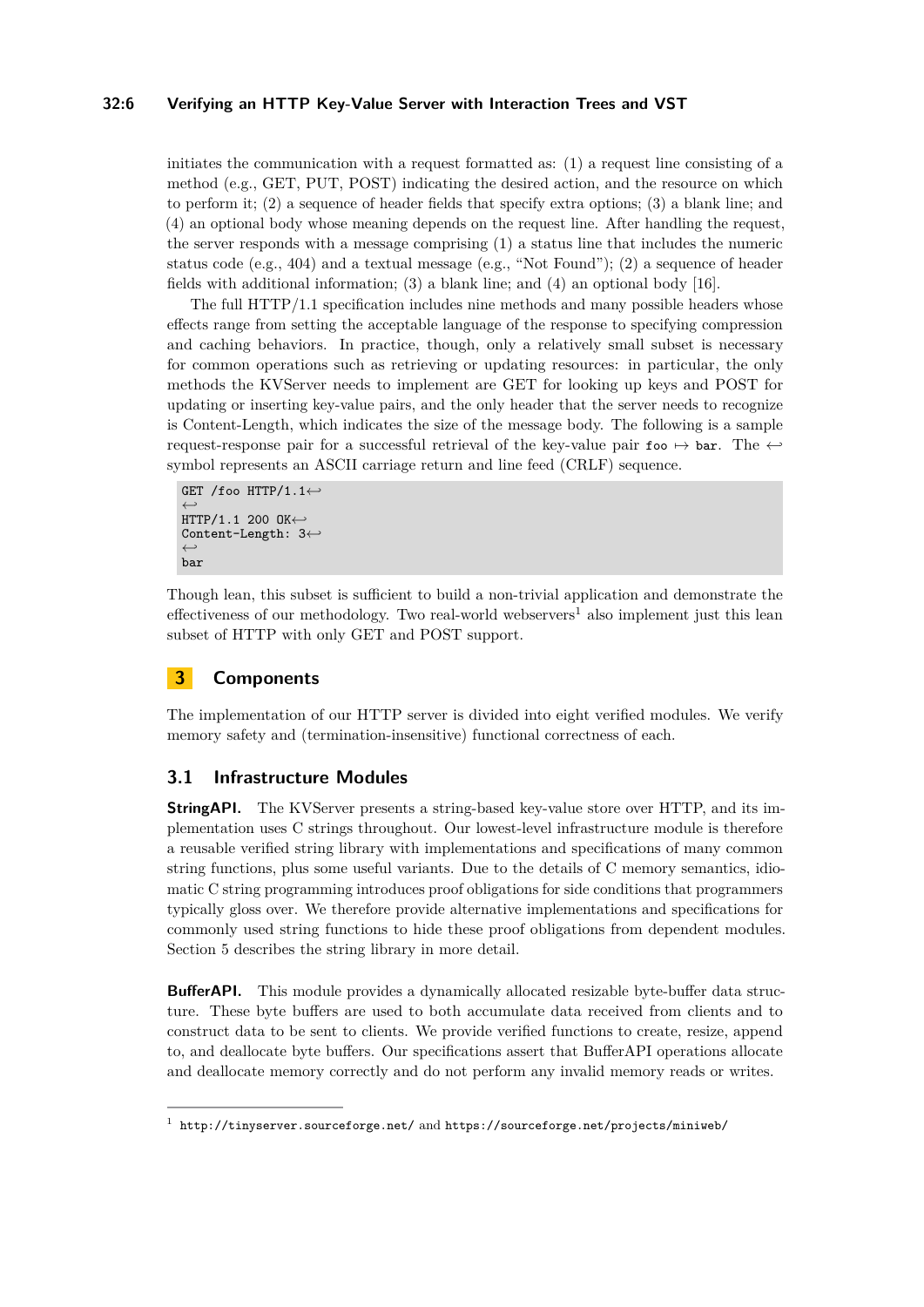**SocketAPI.** This module provides the VST specifications of POSIX system calls for creating sockets, binding sockets to network addresses, accepting connections, writing and reading data on sockets, and learning which sockets are ready to read or write. This module bridges the CertiKOS kernel and the rest of the KVServer by establishing refinement proofs of the CertiKOS socket specifications against the VST socket specifications. Since these socket operations have network effects that are observable from outside the KVServer, their VST specifications describe the effects they may trigger using the technique introduced in Section [2.3.](#page-4-0)

The earlier "swap server" described by Koh et al. [\[25\]](#page-17-0) had similar specifications for the network operations used by our KVServer. However, the specifications of network operations in that work did not have a refinement relation with the CertiKOS socket specifications. In our work, we push this verification boundary lower into CertiKOS with the SocketAPI refinement proofs. We discuss this improvement in Section [4.](#page-8-0)

### **3.2 Application Modules**

**ParseAPI.** This module provides functions that parse the subset of HTTP/1.1 requests accepted by the KVServer and functions that serialize standard HTTP responses for KVServer clients. The top-level specification for the parser is a relation between the input string, the parsed request, and the remaining unused input string. This parser specification describes how the parsed request and the unused portion of the input string can be reassembled to recover the original input string. Specifically, the subset of HTTP/1.1 requests that the KVServer accepts are GET and POST requests, and POST requests must have a string as payload in the Content-Length encoding (the length of the string payload must be equal to the value in the Content-Length header).

We also develop an executable parser in Gallina, Coq's internal functional programming language, for the subset of requests KVServer supports, plus refinement proofs between the VST specification of the C parser and the Gallina parser, showing that the C parser is a refinement of the pure Gallina parser.

**KeyValueAPI.** This module is a thin wrapper around the ParseAPI module that interprets HTTP requests to the KVServer as read/write operations on the KeyValue storage. An HTTP GET request at some url is translated into a read request to the KeyValue storage, with the key being the specified url. Similarly, an HTTP POST request at some url with some payload is a write request that puts the value of payload under the key url. The KeyValueAPI specifications assert that GET and POST requests are correctly translated into key-value read and write requests.

**HashtableAPI.** This module implements a hash table for string-valued keys and values, which acts as the in-memory KeyValue storage. This module uses a pure Gallina implementation of a string-valued hash table as its specification; we establish the refinement between the Gallina implementation and the C implementation using VST. The hash table uses a verified hash function that computes the hash value of a string by arithmetic manipulations on the ASCII values of the characters in the string. The HashtableAPI specifications assert that the C hash table implementation strictly follows the Gallina implementation model.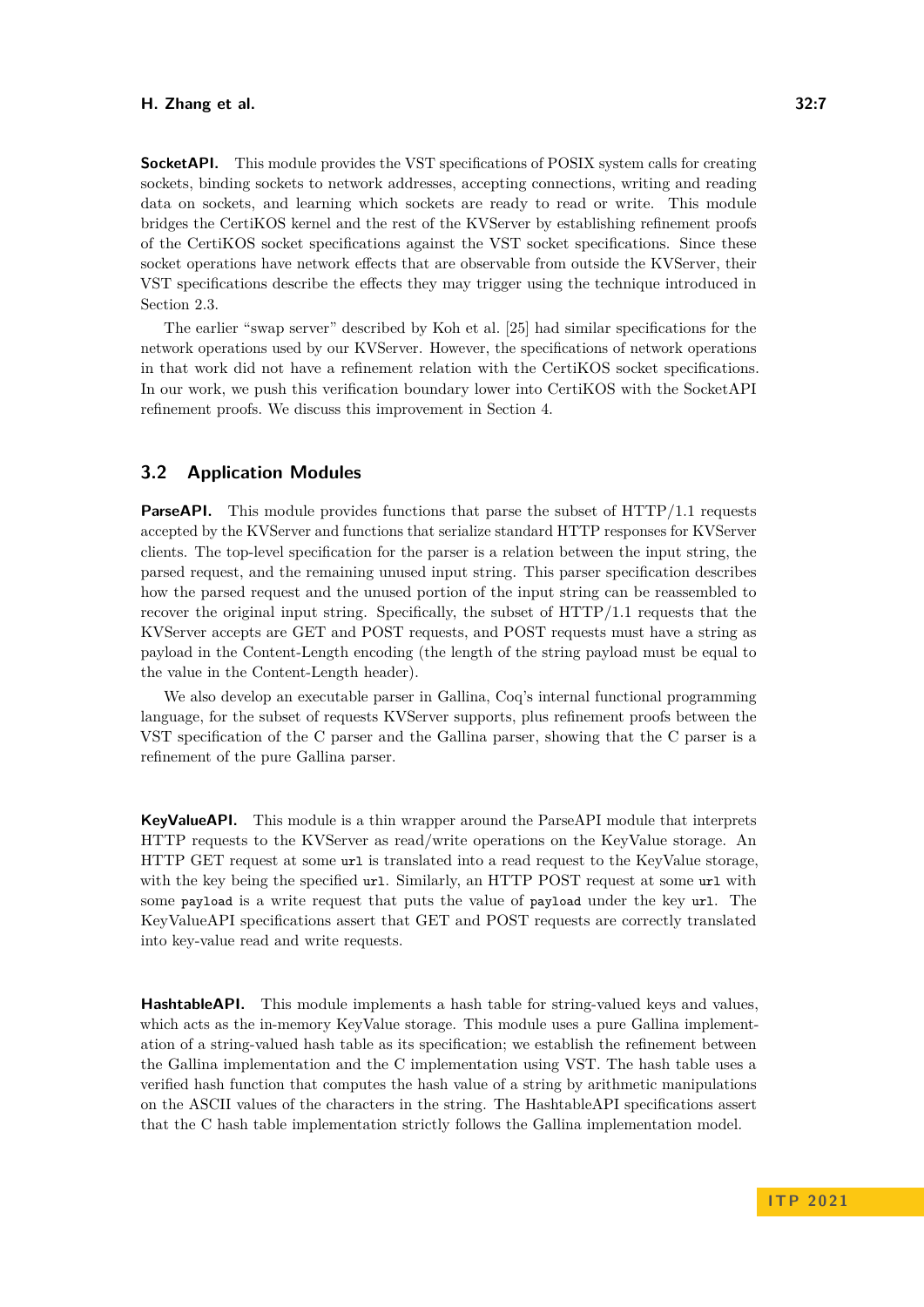### **32:8 Verifying an HTTP Key-Value Server with Interaction Trees and VST**

## **3.3 Server I/O Modules**

**ConnectionAPI.** This module pulls in both the application modules and the infrastructure modules and provides an interface for managing and communicating with logical client connections.

The KVServer is a single-threaded event-driven server. The event-driven I/O model allows a single-threaded server to manage multiple concurrent connections. Under this scheme, the server repeatedly tries to receive network data in a loop, buffers available network data from all clients and checks the client buffers for pending requests in each loop iteration.

ConnectionAPI uses the BufferAPI module to maintain both incoming and outgoing byte buffers for each connection. It also relies on the ParseAPI module to abstract over the underlying byte stream by repeatedly trying to parse the accumulated bytes in the receiving buffer until a complete HTTP request has been parsed. This request is then interpreted as a KeyValue request by the KeyValueAPI module, and the corresponding KeyValue operations are executed on the hash table storage.

ConnectionAPI uses a linked-list data structure to manage a collection of connections. Furthermore, ConnectionAPI abstracts over select and provides an interface for focusing on connections ready for network I/O.

**ServerAPI.** This module implements the main event-loop of the entire KVServer. The main loop relies on operations from the ConnectionAPI module to focus on connections that have pending requests to be processed, performs the operations encoded in these pending requests, appends the serialized responses to the outgoing buffers for relevant connections, and flushes outgoing buffers for connections that are ready for outgoing communication. The ServerAPI specification asserts that the main loop does not cause the connection data structures to become invalid and that the hash table storage's content is updated correctly upon client requests.

The ServerAPI module exposes a top-level VST specification for the main() function of the entire server and relates the C implementation of the server's main loop to its interaction-tree specification.

$$
\left\{\begin{array}{c}\text{!!(consistent\_world }st) \&&\\ \text{(ITREE Three.iter (run\_server) ([], empty_table);; k tt) * }\\ \text{SOCKAPI }st * \text{Mem}_M \text{ gv} \\ \text{main()}\\ \{st'.\text{ITREE }k \text{ tt } * \text{SOCKAPI }st' * \text{Mem}_M \text{ gv}\}\end{array}\right\}
$$

This states that, starting from a valid state of OS sockets modeled by *st*, the effect of running the main() function is reflected by the interaction tree that iterates the server specification run server in a loop, and that the loop starts with the initial empty state ( $[$ *,* empty table). The empty list is the initial empty list of client connections, and the empty table is an initial empty key-value storage table.

The ITree function run\_server is the specification of a single event-loop iteration of the main server. This iteration is repeated using an ITree combinator ITree*.*iter. The composed specification ITree*.*iter run\_server is a program that runs forever, unless the server encounters an irrecoverable error (e.g. memory allocation failure). The proof of this VST triple uses data structure invariants for the hash table and connection list and relies on lemmas that prove each server operation preserves these data structures' invariants. However, these proof details need not be exposed in the top-level VST specification.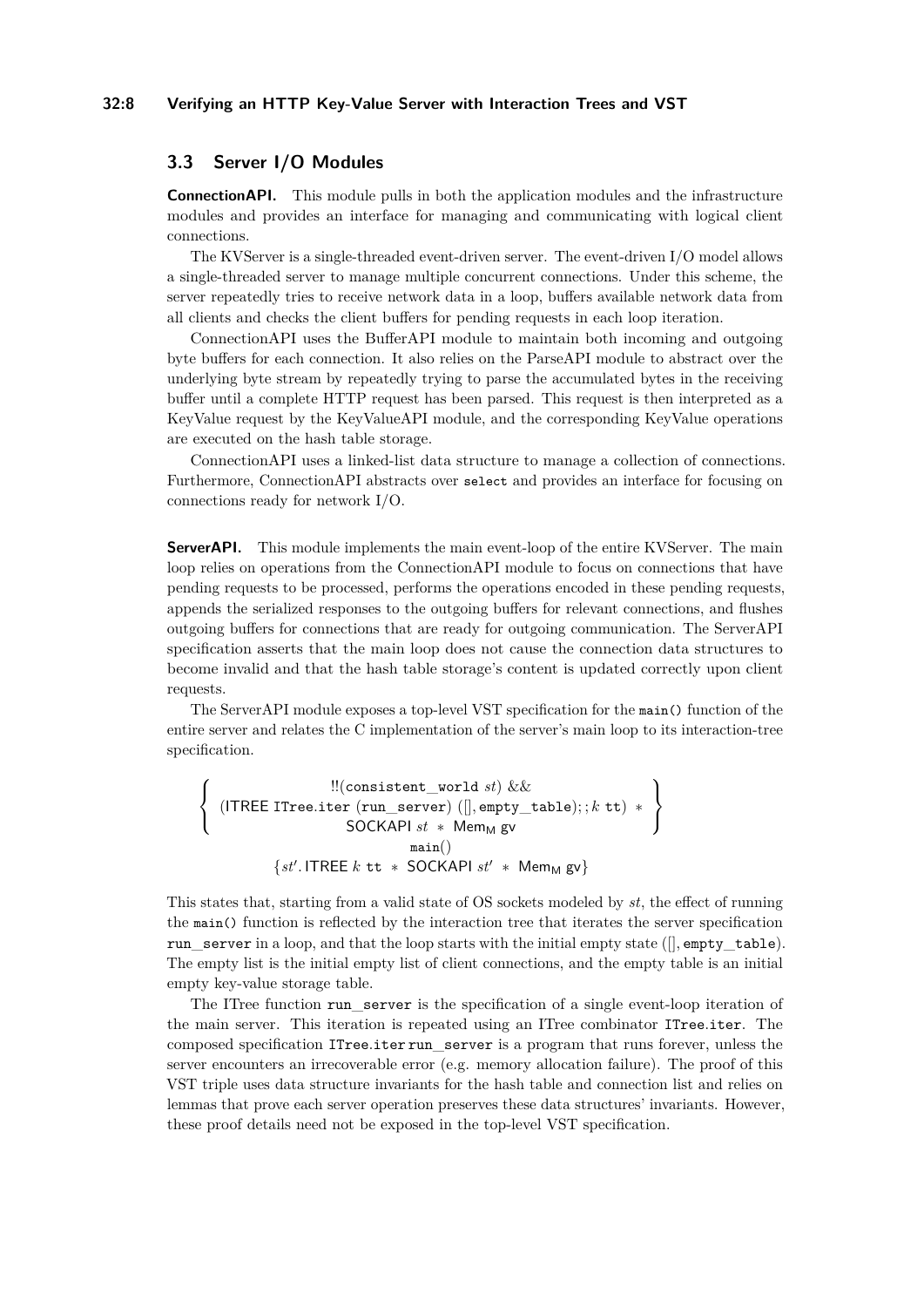<span id="page-8-1"></span>

| Name                        | Spec | Proof | Impl | Description                         |  |
|-----------------------------|------|-------|------|-------------------------------------|--|
| <b>String</b>               |      |       |      |                                     |  |
| <b>POSIX</b> functions      | 369  | 1890  | 143  | POSIX-compliant string functions    |  |
| Non-POSIX functions         | 563  | 2393  | 212  | Other string functions              |  |
| <b>Buffer</b>               |      |       |      |                                     |  |
| buffer_append               | 49   | 225   | 27   | Append bytes to a byte buffer       |  |
| Socket                      |      |       |      |                                     |  |
| accept                      | 36   | 37    | N/A  | Accept a connection                 |  |
| listen                      | 27   | 16    | N/A  | Open port to listen for connections |  |
| send                        | 40   | 33    | N/A  | Send bytes                          |  |
| recv                        | 44   | 158   | N/A  | Receive bytes                       |  |
| socket                      | 15   | 20    | N/A  | Create a socket                     |  |
| Parse                       |      |       |      |                                     |  |
| parse_request               | 50   | 921   | 73   | Parse an HTTP request               |  |
| serialize_http_response     | 34   | 257   | 35   | Serialize an HTTP response          |  |
| Hashtable                   |      |       |      |                                     |  |
| hashtable_get               | 27   | 300   | 13   | Read a key                          |  |
| hashtable_update            | 30   | 162   | 5    | Set the string at a key             |  |
| KeyValue                    |      |       |      |                                     |  |
| message_process             | 39   | 91    | 12   | Run a KeyValue request              |  |
| Connection                  |      |       |      |                                     |  |
| connection_set_next         | 31   | 41    | 3    | Sets the tail of a connections list |  |
| connection get next         | 26   | 92    | 3    | Gets the tail of a connections list |  |
| process_and_register        | 60   | 305   | 44   | Process an HTTP request             |  |
| master_process_and_register | 58   | 1162  | 30   | Process the entire connections list |  |

**Figure 1** Critical verified C functions from each module.

### **3.4 Summary**

To give an idea of the scale of the KVServer and its verification, Figure [1](#page-8-1) lists some of the important functions from each module along with the number of lines of C code and Coq specification and proof each required. Figure [2](#page-9-0) compares the total number of lines to the earlier Swap Server [\[25\]](#page-17-0) to highlight the significant increase in scale.

# <span id="page-8-0"></span>**4 Socket API**

### **4.1 Connecting VST Specifications to CertiKOS Socket Calls**

The KVServer communicates with clients using POSIX socket system calls: bind, accept, send, recv, and so on. These system calls are provided by the verified operating system CertiKOS, which includes functional specifications (either verified or axiomatized) for each system call. Using a technique due to Mansky et al. [\[32\]](#page-18-1), we connect the VST specifications (separation logic pre- and postconditions) for the socket calls to the Certified Concurrent Abstraction Layers (CCAL) specifications of socket calls provided by CertiKOS, strengthening our confidence in the correctness of our server's network communication.

The basic approach of Mansky et al. [\[32\]](#page-18-1) is shown in Figure [3.](#page-9-1) We connect VST specifications of each call to CertiKOS by means of an intermediate-level first-order predicate on CompCert memories (maps from memory locations to values) and external state. Mansky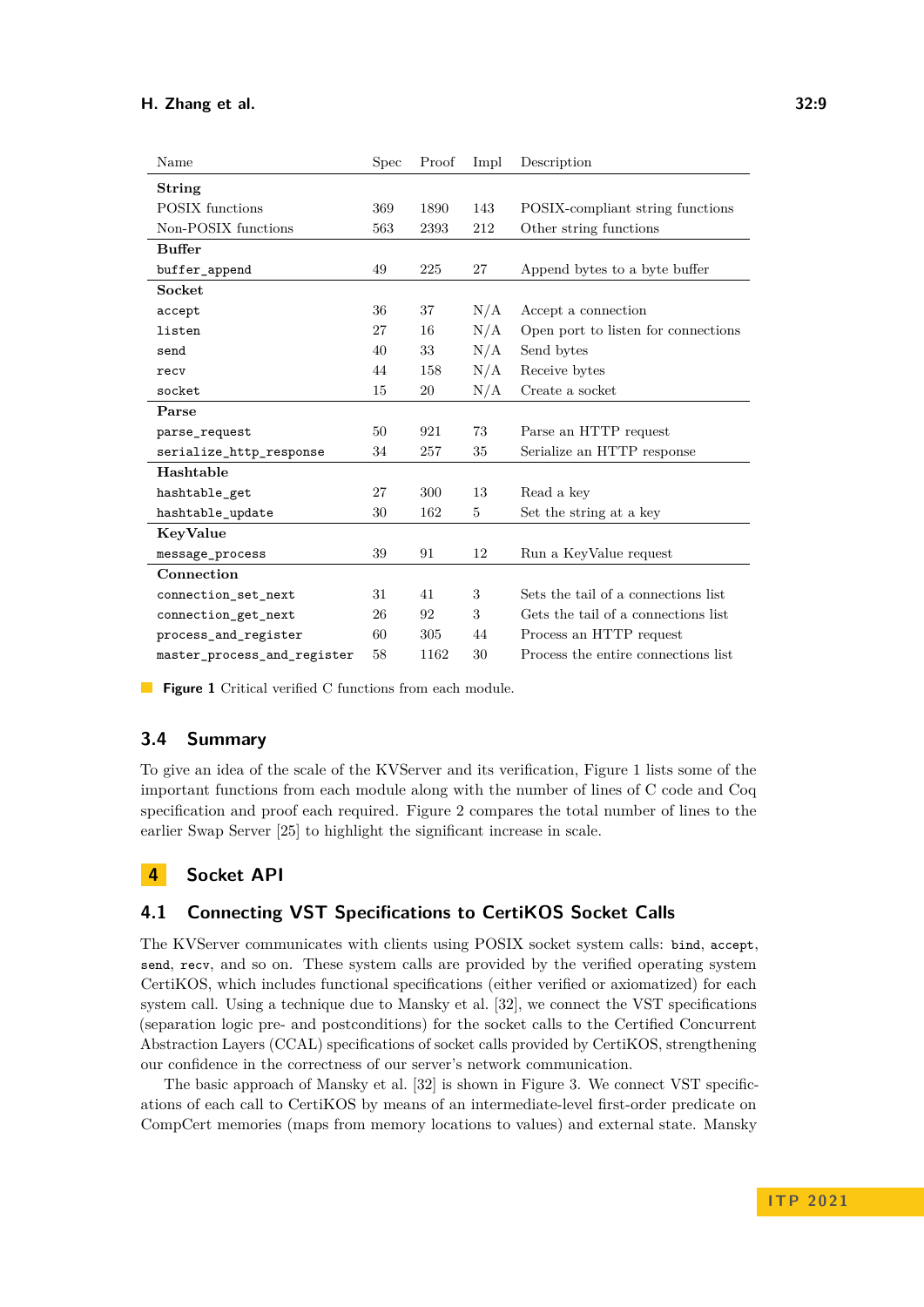#### <span id="page-9-0"></span>**32:10 Verifying an HTTP Key-Value Server with Interaction Trees and VST**

| Lines of Code              | KVServer | Swap |
|----------------------------|----------|------|
| Total specification lines  | 7033     | 1373 |
| Total proof lines          | 28998    | 8545 |
| Total implementation lines | 3097     | 469  |

<span id="page-9-1"></span>**Figure 2** Total lines of code for KVServer and Swap Server.

VST  
\n
$$
\{buf \mapsto vals * \textsf{EXT}(t)\} \text{ syscall}(buf); \{buf \mapsto vals' * \textsf{EXT}(t')\}
$$
\n
$$
\downarrow \qquad \qquad \uparrow
$$
\n
$$
\text{load}(buf) = vals \wedge ext = t \qquad \qquad \text{load}(buf) = vals' \wedge ext = t'
$$
\n
$$
\text{CertiKOS} \qquad \qquad \text{syscall}(buf, OS\_state) = OS\_state'
$$

**Figure 3** Connecting VST to CertiKOS.

et al. refer to this intermediate-level specification as a "dry specification". The dry specification serves as a translation layer between the corresponding VST specification and CertiKOS specification; this allows us to prove a round-trip theorem stating that the VST specification follows from the guarantees provided by CertiKOS. For instance, recall the VST specification of the listen system call from Section [2.3.](#page-4-0) The CertiKOS specification for listen is:

```
Definition listen_spec (abd : RData) (fd : Z) : option (SysRet Z) :=
  if negb (kern_init abd) then None else
  let socks := ZMap.get (curid abd) abd.(sockets) in
  let log := ZMap.get (curid abd) abd.(socket_log) in
  match is_bound (ZMap.get fd socks) with
  | Some port =>
    let socks' := ZMap.set fd (ListeningSocket port) socks in
    let log' := SysSockListen port :: log in
    Some (abd {sockets: ZMap.set (curid abd) socks' abd.(sockets)}
              {socket_log: ZMap.set (curid abd) log' abd.(socket_log)},
          OK)
  | _ => Some (abd, ERR EBADF) (* Invalid socket state *)
  end.
```
This specification mentions various pieces of OS state that are invisible to the C programmer, including a record of the state of the sockets (i.e., abd.(sockets)) that is modified during the call and a log of socket operations performed (i.e., abd.(socket\_log)). The OS socket states should correspond to the SOCKAPI in the VST specification, while operations appended to the log should be reflected in events removed from the ITREE. We connect the two layers by writing a dry specification for listen, in which the assertions of the VST specification are converted to first-order predicates on memory and external state. The dry pre- and postcondition take the parameters of the VST specification as arguments, along with the memory *m*, external state *z*, and – in the case of the postcondition – the initial memory  $m_0$ and return value *r*. They capture the requirements on the external state and reflect the fact that listen has no effect on user memory:

Pre((*t, k, st, addr, fd, backlog*)*, m, z*)  $\triangleq$  (listen *addr*; ; *k*) ⊏ *t* ∧ *z* = (*t, st*) ∧ *st fd* = BoundSocket *addr*  $Post((t, k, st, addr, fd, backlog), m_0, m, z, r) \triangleq m = m_0 \wedge \exists t' st'. z = (t', st') \wedge$  $\text{consistent\_world } st' \land -1 \leq r \leq 0 \land \text{post\_listen } t \; k \; st \; fd \; addr \; r \; t' \; st'$ 

In particular, note that the ITREE and SOCKAPI predicates are no longer present, and their contents are translated into assertions on the external state *z*. We then complete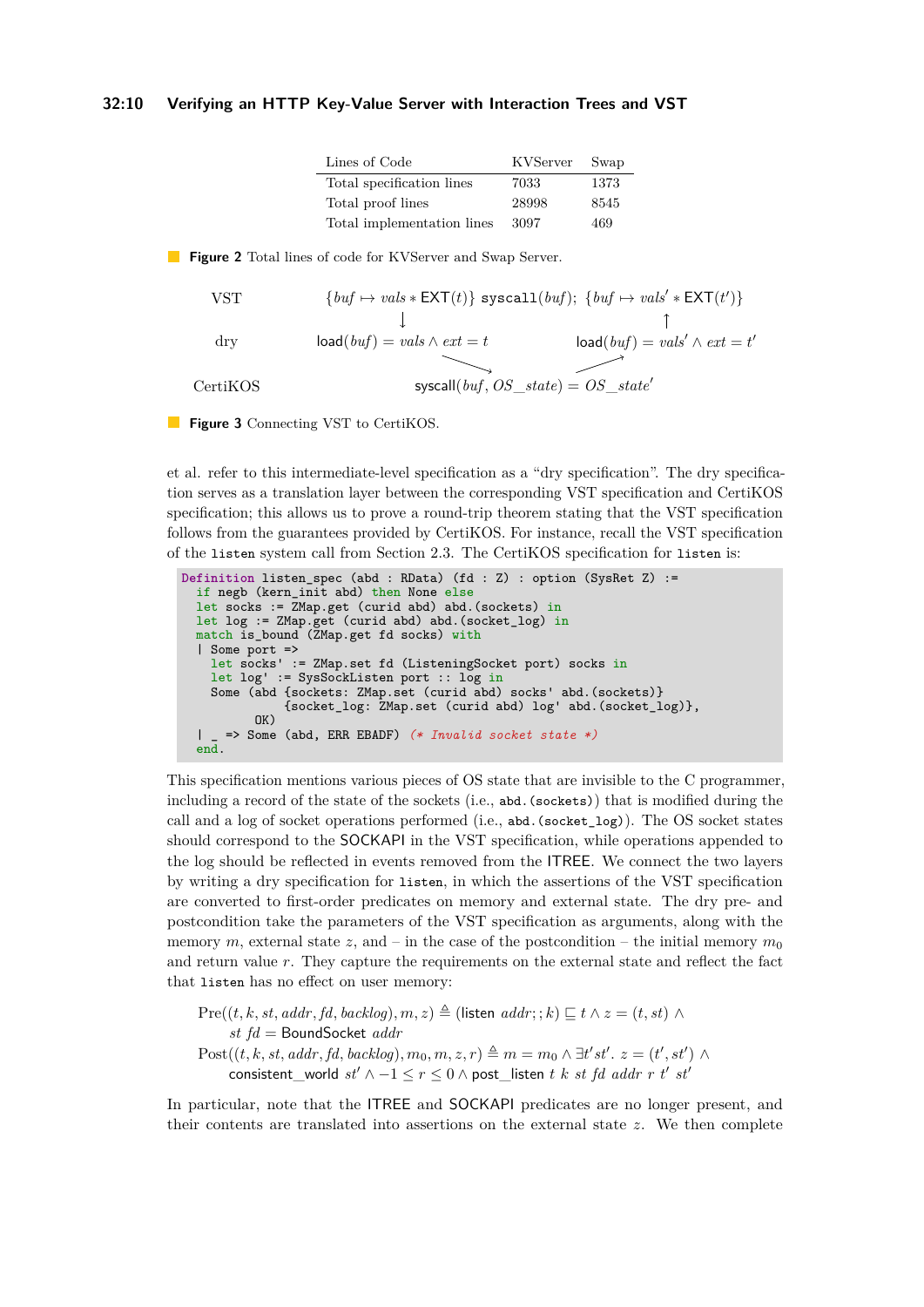the refinement by showing that the VST precondition implies Pre, that Post implies the VST postcondition, and that if Pre is true of the user memory and external state given to the CertiKOS listen spec, then Post is true of the corresponding parts of the output – thereby translating the assertions on *z* to effects on abd.(sockets) and abd.(socket\_log), the OS-level representation of sockets and communication.

The server implementation uses the system calls socket, bind, listen, accept, send, recv, close, shutdown, and htons. For each of these, we prove a connection between the VST proof rule used in the verification of the server and the CertiKOS axiom for the call. The proofs follow the pattern of prior work. Most of the calls only affect external state (socket state and/or interaction tree), while send and recv also use or change the contents of a single buffer in memory; both of these patterns were illustrated by Mansky et al. [\[32\]](#page-18-1). These refinement proofs significantly strengthen our confidence in the correctness of the server by removing the VST socket specifications from the trusted computing base and replacing them with the abstractions provided by the operating system. Indeed, while carrying out the refinement proof, we discovered some correctness conditions that were missing from the original VST specifications. For instance, the bind call is only guaranteed to return a valid result when the provided port number is between 0 and 65535; the original VST specification omitted this range requirement.

### **4.2 Granularity of ITree Events**

The VST specification we used for the listen call looks like this:

$$
\{!!((\text{listen }addr; ; k) \sqsubseteq t) \&\& \text{ ITREE } t * \text{SOCKAPI } st\}
$$
\n
$$
\left\{\n \begin{array}{c}\n \text{r. EX } t' \text{ s}t'.\n \text{!!}(-1 <= r <= 0 \land \text{post\_listen } t \ k \ st \ fd \ addr \ r \ t' \ st') \\
 \&\& \text{ ITREE } t' * \text{SOCKAPI } st'\n \end{array}\n \right\}
$$

Most of the details of what listen actually does are hidden in post\_listen, which says that either the call succeeds and  $t'$  is the continuation  $k$  (i.e.,  $t$  minus the listen event), or the call fails and  $t' = t$ . In other words, the listen event in the ITREE represents a *successful* call to listen, and on failure the server must retry the call before moving on to *k*. This is only one possible approach to representing communication events with an ITREE: we could imagine using the listen event to represent an invocation of the listen system call, successful or not, or even a permission guaranteeing that, if the server calls listen at this point, then the call will succeed. In the former case, the event would be removed from the ITREE regardless of the result; in the latter case, the error result (and the return value of −1) would not appear in the specification at all.

In the swap server of Koh et al. [\[25\]](#page-17-0), it was (somewhat arbitrarily) decided that events should represent successful communications, leading to the current style of specification. Now that we have connected the ITREE to the operating system's log, this choice is no longer arbitrary: each ITREE event corresponds to exactly one socket\_log event, and the OS does not add an event to its log when the call fails. We could build and validate specifications in the other styles (by writing a wrapper function that calls listen until it succeeds, or by providing a token from the OS that somehow guarantees that the next listen will not fail), but our specification style leads to the most direct translation of the CertiKOS specification into VST. If a user writes a program that assumes listen will always succeed and tries to verify it using VST, the gap between their assumptions and the guarantees of the OS will show up in the verification.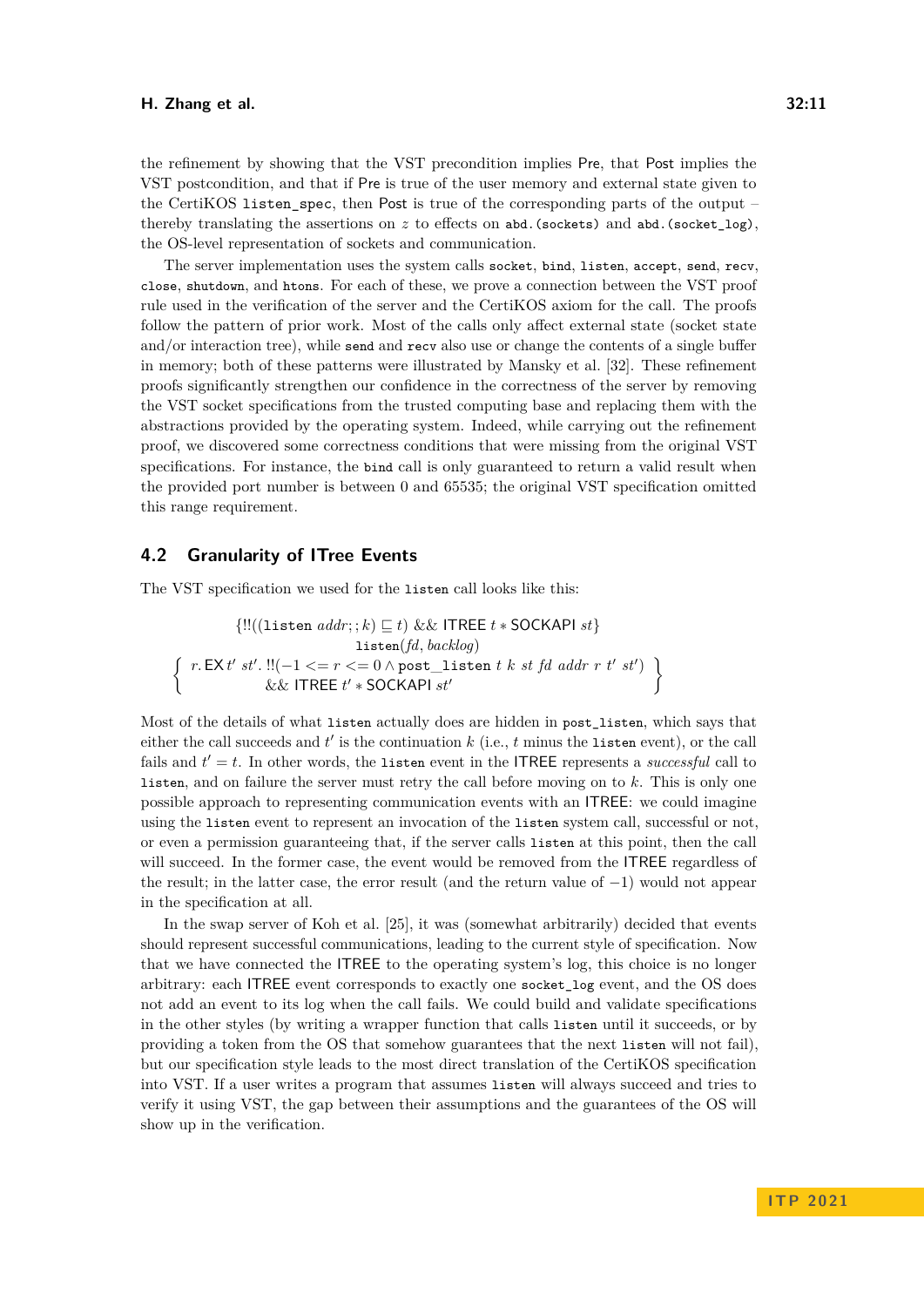#### **32:12 Verifying an HTTP Key-Value Server with Interaction Trees and VST**

# <span id="page-11-0"></span>**5 C Strings in VST**

A C string is a contiguous array of non-zero unsigned bytes (1-255), terminated by a null (0) byte. To avoid confusion between a C string value and a Coq string value, we write C strings here with array notation. For example,  $[\mathbf{K}, \mathbf{W}, \mathbf{S}, \mathbf{S}, \mathbf{S}, \mathbf{W}, \mathbf{S}^{\dagger}, \mathbf{S}, \mathbf{W}, \mathbf{S}^{\dagger}, \mathbf{S}^{\dagger}, \mathbf{S}^{\dagger}, \mathbf{S}^{\dagger}, \mathbf{S}^{\dagger}, \mathbf{S}^{\dagger}, \mathbf{S}^{\dagger}]$  is a C string that can be modeled by the Coq string "KVServer".

Programs manipulate C strings through pointers to these byte arrays. For example, our implementation of the standard function strstr() takes two pointers of type const unsigned char \*, representing a "haystack" and a "needle," and searches for the needle in the haystack.

**const unsigned char**\* strstr(**const unsigned char**\* hstk, **const unsigned char**\* ndl);

Two key properties of a C string are its contiguous memory layout and its terminating null byte; violating these can cause unexpected behaviors and subtle memory bugs [\[43,](#page-18-4) [14\]](#page-16-1). For example, if hstk is not null-terminated, strstr may read beyond the allocated memory region, possibly leaking secret information or crashing the program.

We use two VST predicates CUStringN(sh*,* s*,* n*,* p) and CUString(sh*,* s*,* p) to model C strings. The predicate CUStringN is defined in terms of an access-permission share, the list of bytes in the string s, and a pointer p to an array of size n. CUStringN(sh*,* s*,* n*,* p) states that: **1.** the list of bytes s does not contain a null byte;

- 
- **2.** the length of s is strictly smaller than the array's size (n);
- **3.** the pointer p points to a contiguous memory region that starts with the contents of s;
- **4.** the pointer p points to a value with the type  $\mu$  diarraction array of n unsigned bytes); and
- **5.** the contents of s are immediately followed by a null byte.

The leftover space may hold arbitrary data. The share parameter sh controls whether read or write accesses are allowed on the memory where the string is located. In KVServer, we use the share values Ews and Tsh, which respectively mark heap-allocated read-write memory and stack-allocated read-write memory.

We then further refine CUStringN with CUString by requiring that the length of the array at the pointer p is exactly the length of s plus 1 (the extra byte is for the terminating null). For example, the C string  $[K', V', 'S', 'e', 'r', 'v', 'e', 'r', 'v']$ allocated at pointer p with both read and write permissions can be specified, in Coq, as CUString(Ews*,* "KVServer"*,* p).

### **5.1 Specifying strstr**

To specify a string function like strstr, we need to formally describe two parts:

- **1.** Memory safety: the memory-layout assumptions that the function makes about its inputs. In this case, strstr only requires both inputs to be valid C strings.
- **2.** Functional correctness. In this case, if hstk contains ndl, then strstr (either diverges or) returns a pointer to a substring of hstk whose prefix is ndl. Otherwise, strstr returns NULL.

For functions that return a substring of one of their arguments, the convention in the standard C string library is to return a pointer at some offset from the input. For example, when strstr succeeds, it returns a pointer at some offset i into the haystack C string. However, in many instances (especially when working with constant strings), we are primarily interested in the *index* at which the substring begins, rather than the substring itself.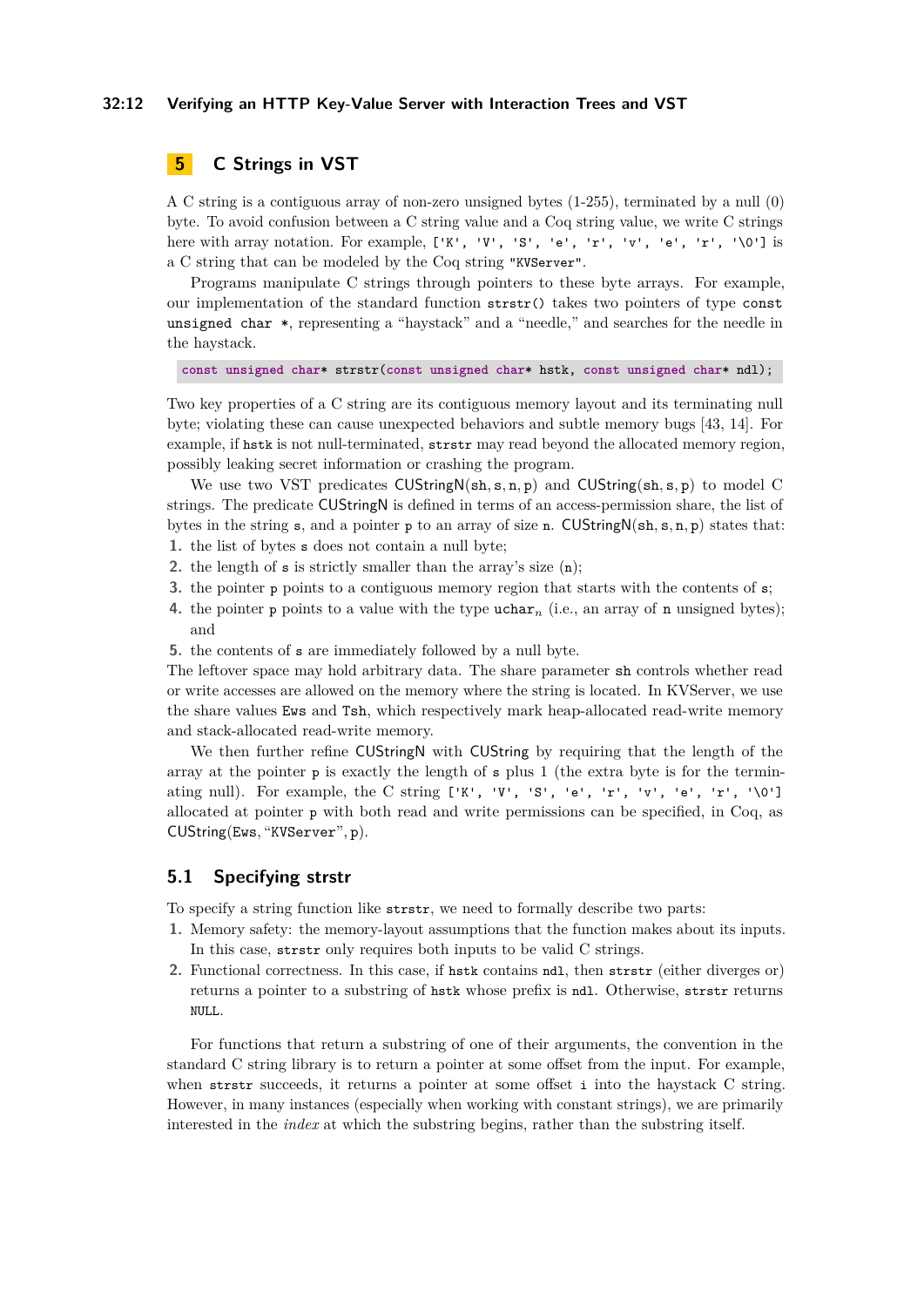In principle, the returned pointer from strstr implicitly encodes a non-negative offset into the haystack string where the needle string can be found: if the haystack string is at pointer p and the returned pointer is n, then offset  $= n - p$ . Although this offset is trivial to compute, it adds proof obligations to convince VST that the arithmetic uses only well-defined operations according to the CompCert memory model. While programmers usually think of memory in C programs as a big array of data indexed by memory addresses, and while memory addresses can obviously be subtracted from one another to compute the offset between them, the C standard as reflected in the CompCert memory model is more structured. In VST, memory regions allocated by different calls to malloc are considered disjoint, and it is undefined behavior to take a pointer *p<sup>A</sup>* that points to region *A* and add an offset *x* to  $p_A$  such that  $p_A + x$  points to a separate memory region *B* starting at some pointer  $p_B$ , even if arithmetically  $p_A + x = p_B$  [\[29\]](#page-17-5).

Thus, a pointer subtraction like  $p_1 - p_2$  induces an extra proof obligation that  $p_1$  and  $p_2$ point to memory addresses within the same memory region. Users of strstr's specification must deal with such proof obligations if what they really want is the offset. Since computing the offset is indeed a common pattern throughout KVServer, we provide an alternative "indexed" version of strstr called strstr\_idx that packages up the pointer subtraction proof and directly returns the offset.

```
int strstr_idx(const unsigned char* hstk, const unsigned char* ndl) {
  const unsigned char* s = strstr(hstk, ndl);
  if (s == NULL) { return -1; }
  int i = s - hstk;
  return i;
}
```
The specification of strstr\_idx also reflects some logical simplifications that come with working with offsets instead of pointers:

```
{CUString(sh1, hstk, hstk_{ptr}) * CUStriangle(sh2, nd1, ndl_{ptr})}strstr_idx(hstkptr, ndlptr)
\sqrt{ }J
\mathcal{L}i. !!(-1 \leq i < length(hstk)) \&\&!!(post_strstr_idx hstkptr hstk ndl i) &&
    \text{CUString}(\text{sh1}, \text{hstk}, \text{hstk}_{\text{ptr}}) * \text{CUString}(\text{sh2}, \text{nd1}, \text{ndl}_{\text{ptr}})\mathcal{L}\mathcal{L}\left\vert \right\vert
```
The proposition post\_strstr\_idx used in the postcondition is defined as follows

```
Variant post_strstr_idx (ptr1 : val) (s1 s2 : list byte) : Z -> Prop :=
| StrStr_Idx_Not_Found:
     ~ (is_sublist s2 s1)
  -> post_strstr_idx ptr1 s1 s2 (-1)
| StrStr_Idx_Empty:
     s2 = ni1-> post_strstr_idx ptr1 s1 s2 0
| StrStr_Idx_Found (r : Z):
     0 \leq r \leq Zlength s1
  \Rightarrow s2 = firstn (List.length s2) (skipn (Z.to_nat r) s1)
 \rightarrow \sim (is_sublist s2 (firstn (Z.to_nat r + List.length s2 - 1) s1))
  -> post_strstr_idx ptr1 s1 s2 r.
```
The preconditions state the inputs are valid C strings stored in readable memory, and the postconditions state that the returned value *i* is an integer between −1 (inclusive) and the length of the "haystack" (exclusive) and that the model haystack string, needle string, and returned value i satisfy a relation post\_strstr\_idx. This relation is split into three cases: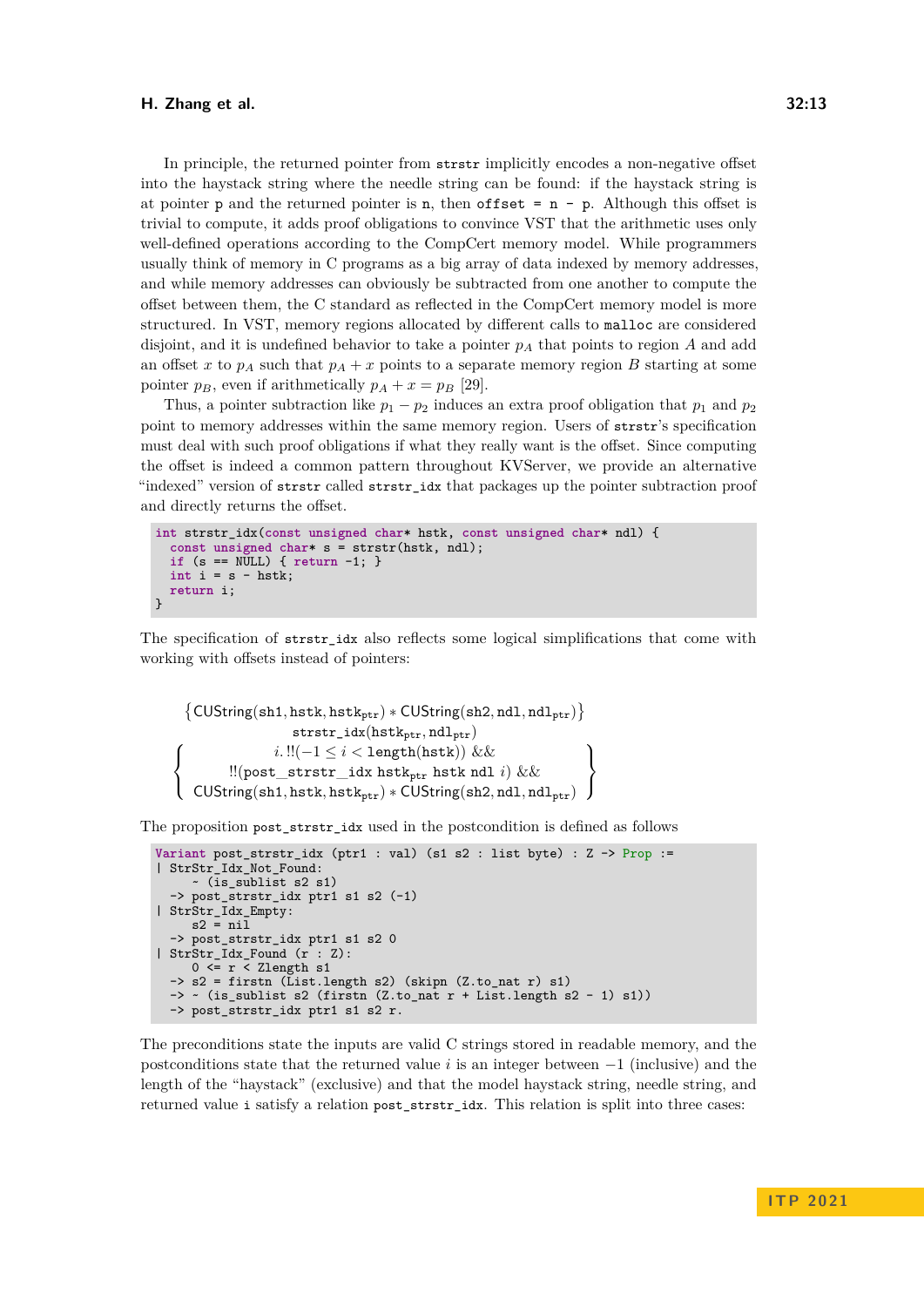#### **32:14 Verifying an HTTP Key-Value Server with Interaction Trees and VST**

- **1.** The needle is not in the haystack and  $i = -1$ .
- **2.** The needle is empty and  $\mathbf{i} = \mathbf{0}$ .
- **3.** The needle appears at offset i in the haystack, and i is in the range [0*,* length(hstk)).

The extra proof obligation induced by pointer subtraction is then handled once and for all in the verification of strstr\_idx.

We applied this technique for three functions in our string library: strstr, strchr, and strcasestr. Each of these has a \_idx version with a simplified specification, and higher-level modules that depend on the C string module all use the indexed versions instead of the raw pointer versions.

### <span id="page-13-0"></span>**6 Related Work**

**Verifying networked servers.** There are many papers on verifying networked servers, including HTTP servers [\[11\]](#page-16-2), distributed systems [\[20,](#page-17-6) [41\]](#page-18-5), and mail servers [\[12\]](#page-16-3). Koh et al. provide a detailed discussion of this previous work [\[25\]](#page-17-0).

The goals and techniques of our work have much in common with those of Koh et al. [\[25\]](#page-17-0). The primary methodology in both projects is to refine a C program against an interaction tree specification using separation logic and VST based on the Clight semantics of CompCert. The KVServer extends the scale of this earlier effort in several dimensions. One is the complexity of the server's state and behavior: The swap server by Koh et al. [\[25\]](#page-17-0) simply remembers the last integer it received, where our KVServer manages arbitrarily many mappings, which requires operations such as growing and shrinking buffers and string hashing. Another difference is the protocols used for server-client communications. The swap server assumes requests are always 4-byte integers, while the KVServer understands a subset of HTTP/1.1, a ubiquitous industry standard. Handling HTTP requires verified parsing and C string libraries, most of which are generic and could be reused in other verified projects.

Additionally, our work significantly strengthens the connection to CertiKOS. Although Koh et al. [\[25\]](#page-17-0) discussed connecting user- and kernel-level socket specifications, at the time there was only a work-in-progress proof for recv, whereas we provide complete proofs for a significant portion of the POSIX socket interface. The relation between user and kernel state in the swap server also ignored some important details, such as the translation between virtual and physical memory addresses, which are handled correctly in our work.

One limitation of our work compared to the swap server [\[25\]](#page-17-0) is that we do not provide a full refinement proof connecting the implementation to a high-level "linear specification" that models the server's behavior at the level of whole HTTP requests, hiding the low-level details of parsing and buffering. We believe that the "network refinement" relation between the low-level implementation and such a top-level linear specification can be formulated in terms of linearizability [\[21\]](#page-17-7). The additional complexity in the KVServer compared to the swap server arises from the fact that requests and responses are not atomic, since they may be split by the network. As future work, we plan to formalize the connection to linearizability and prove network refinement.

There is a great deal of previous work on verified parsers for network protocols. For example, TRX [\[26\]](#page-17-8) is a parser interpreter that can be used to extract HTTP parsers with total correctness guarantees, and EverParse [\[36\]](#page-18-6) is a framework for generating secure parsers and has been used to implement a parser for TLS. Instead of *generating* a verified parser, our work focuses on verifying hand-written C programs that use the standard, low-level C string library to implement HTTP parsing.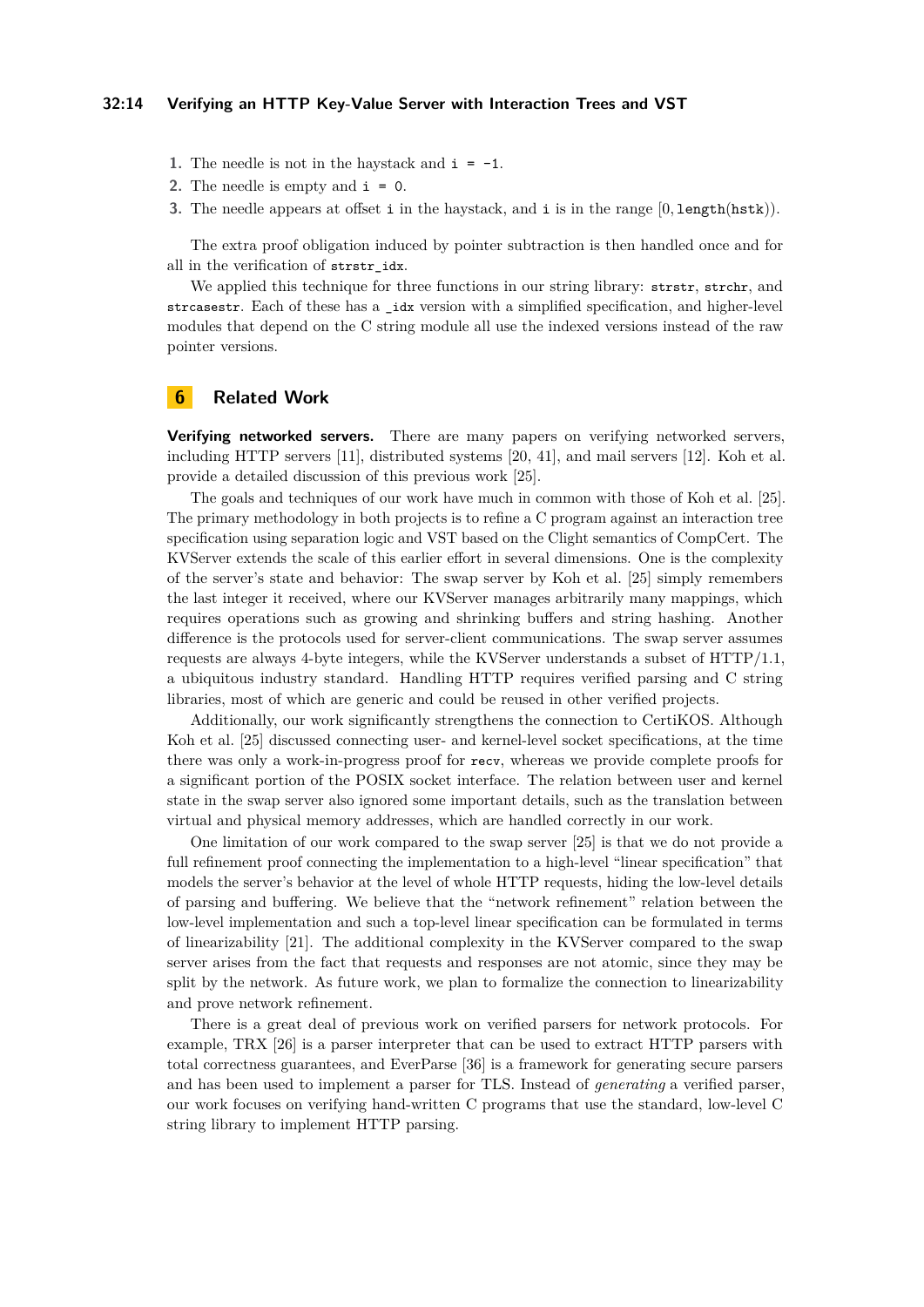Perennial [\[13\]](#page-16-4) is a new framework for verifying concurrent, crash-safe systems that has been used to implement a mail server. Whereas Perennial focuses on reasoning about crash-safety of concurrent programs, our work focuses on building a networked server whose specification is connected to the host operating system. A potential next step of our work is to incorporate Perennial's crash safety reasoning methodology.

There are also many prior efforts to specify the POSIX socket interface [\[8,](#page-16-5) [9,](#page-16-6) [10,](#page-16-7) [38\]](#page-18-7). Since KVServer only requires a subset of the POSIX socket interface, our specification is not as complete as these. However, the KVServer socket specification is formally verified against the specification provided by the host CertiKOS (Section [4\)](#page-8-0), while [\[8\]](#page-16-5), [\[9\]](#page-16-6), [\[10\]](#page-16-7) and [\[38\]](#page-18-7) all considered the verification against their specifications out of scope.

**Modular verification.** Beringer and Appel [\[7,](#page-16-8) [6\]](#page-16-9) extended VST to support data representation abstraction and separation logic specification subsumption. These improvements made it possible to modularly specify and verify abstract data structures that hide their internal layouts and their operations with support from VST. KVServer uses an earlier release of VST that does not have these features yet, and all internal data structures used by KVServer in fact expose their implementation layouts – all  $C$  structs are defined in C header files. Although we manually ensure higher-level modules only access lower-level data structures through their verified C APIs to avoid breaking abstractions or introducing spurious dependencies, this manual discipline could be mechanically checked by leveraging these new features in the latest VST.

CCAL [\[17,](#page-16-10) [19\]](#page-17-9) is a modular verification technique used in the CertiKOS project. CCAL is a formal calculus that enforces clear separation between the interface of a verified module and its implementation. CCAL gives a formal semantics of horizontal module composition within abstraction layers and vertical composition between abstraction layers. The composition of KVServer modules is similar to the horizontal composition of CCAL modules. However, KVServer does not employ vertical composition or abstraction layers, since these features do not exist yet in VST.

**Verifying C strings.** The VeriSoft project [\[2\]](#page-15-4) verified a custom string library [\[39\]](#page-18-8) based on the C0 semantics, a restricted version of ANSI C99 [\[27\]](#page-17-10). Moy and Marché [\[34\]](#page-18-9) verified 22 functions from the standard C string library of MINIX 3 (<https://www.minix3.org/>); however, they only checked basic safety properties of these functions (e.g., absence of memory access errors), not functional correctness. Efremov et al. [\[15\]](#page-16-11) verified the functional correctness of 26 string functions from the Linux kernel via deductive verification in Frama-C. Our work includes the functional correctness specifications and proofs of 34 functions (see Figure [1\)](#page-8-1) based on the Clight semantics of CompCert [\[29\]](#page-17-5). 17 out of the 34 functions are POSIX compliant.

**Interaction trees.** Our specifications are phrased in terms of interaction trees, a generalpurpose data structure for representing the behaviors of recursive programs that interact with their environments [\[42\]](#page-18-0). They are a coinductive variant of "freer monads" [\[24\]](#page-17-11); similar data structures include the program monads of Letan et al. [\[30\]](#page-17-12), the general monads of McBride [\[33\]](#page-18-10), and the action trees of Swamy et al. [\[40\]](#page-18-11). Interaction trees were also used in the specification of the swap server [\[25\]](#page-17-0).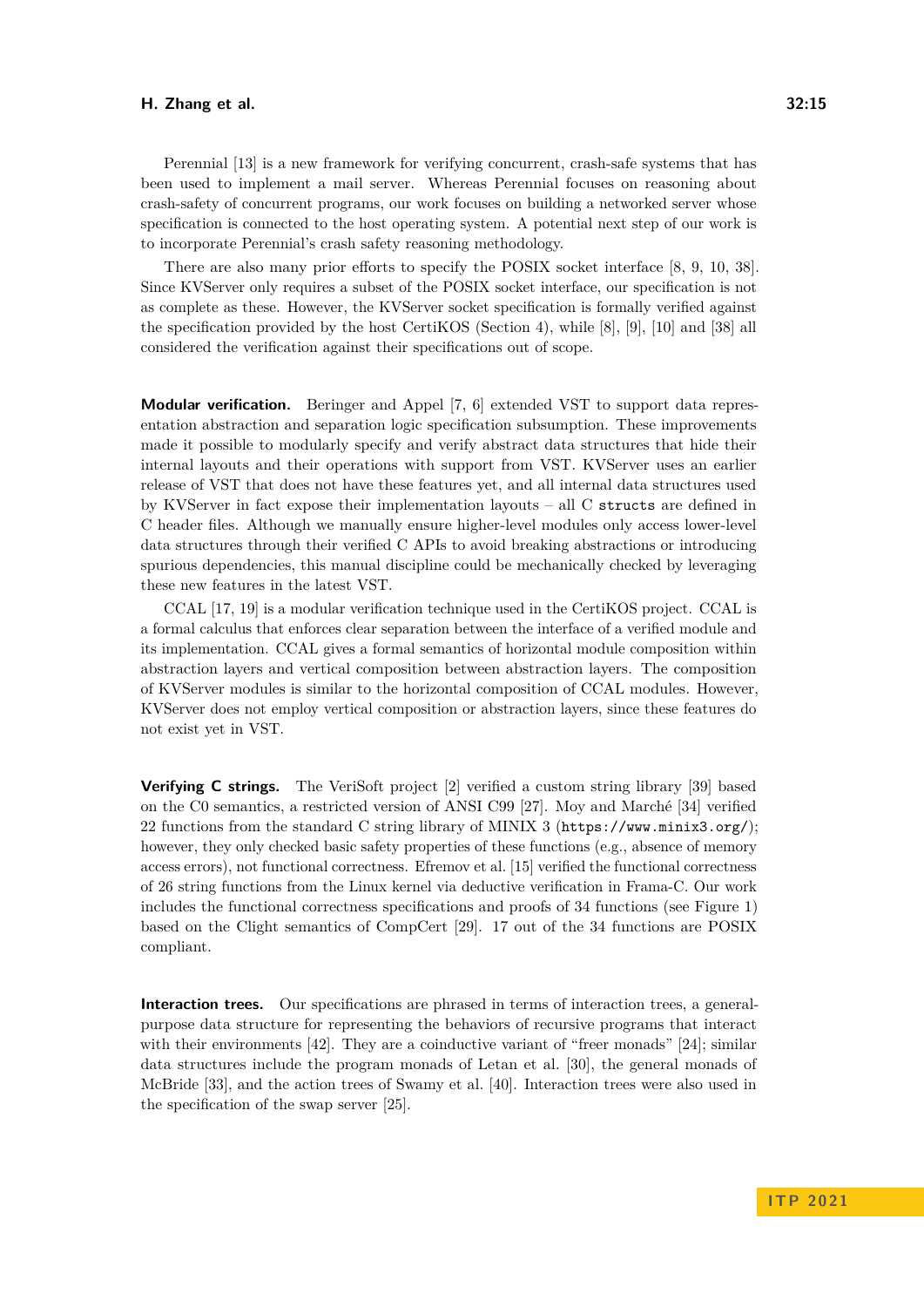#### **32:16 Verifying an HTTP Key-Value Server with Interaction Trees and VST**

**Connecting user-space and kernel-space specifications.** Mansky et al. [\[32\]](#page-18-1) demonstrated how to connect higher-order specifications with external effects written in VST with first-order specifications written in CCAL. This technique removes a verification gap between user-space programs and the host kernel. We apply Mansky et al.'s verification methods, and prove a refinement between the KVServer and CertiKOS socket specifications.

### **7 Conclusions and Future Work**

We have verified a networked key-value server based on a subset of the HTTP/1.1 protocol, using VST and interaction trees to verify memory safety and functional correctness of the C implementation for each module. We also deepened the connection between KVServer and CertiKOS by proving that the user-level socket specifications agree with kernel-level socket specifications. The resulting proof guarantees the termination-insensitive correctness of the KVServer down to the kernel level, reducing the trusted computing base to the unverified POSIX socket system calls provided by CertiKOS.

As discussed in Section [6,](#page-13-0) an important future project is to define a high-level specification similar to the "linear specification" of Koh et al. [\[25\]](#page-17-0) and prove the associated refinement, which can be viewed as a form of linearizability [\[21\]](#page-17-7).

Specifying servers with interaction trees allows us to test server implementations against the specification [\[31\]](#page-18-12). We have written a top-level linear specification for testing purposes, whose relationship with the VST specification is still to be proven. From the testable specification, we have automatically derived a "testing client" that interacts with servers and checks whether they violate the specification. When developing the verified KVServer, we ran it against the derived tester, which has helped shake out a liveness-related bug – when a client pipelines more than one request in a single send(), the client connection may hang without immediately processing the latter requests. This liveness bug was out of scope for the verification of the KVServer due to the partial-correctness nature of VST specifications, but we have patched the server implementation and related proofs to correctly handle pipelined requests.

#### **References**

- <span id="page-15-2"></span>**1** Wolfgang Ahrendt, Bernhard Beckert, Richard Bubel, Reiner Hähnle, Peter H Schmitt, and Mattias Ulbrich. *Deductive Software Verification–The KeY Book*, volume 10001 of *Lecture Notes in Computer Science*. Springer, 2016.
- <span id="page-15-4"></span>**2** Eyad Alkassar, Mark A. Hillebrand, Dirk Leinenbach, Norbert Schirmer, and Artem Starostin. The verisoft approach to systems verification. In Natarajan Shankar and Jim Woodcock, editors, *Verified Software: Theories, Tools, Experiments, Second International Conference, VSTTE 2008, Toronto, Canada, October 6-9, 2008. Proceedings*, volume 5295 of *Lecture Notes in Computer Science*, pages 209–224. Springer, 2008. [doi:10.1007/978-3-540-87873-5\\_18](https://doi.org/10.1007/978-3-540-87873-5_18).
- <span id="page-15-0"></span>**3** Andrew W. Appel, Lennart Beringer, Adam Chlipala, Benjamin C. Pierce, Zhong Shao, Stephanie Weirich, and Steve Zdancewic. Position paper: the science of deep specification. *Philosophical Transactions of the Royal Society of London A: Mathematical, Physical and Engineering Sciences*, 375(2104), 2017. [doi:10.1098/rsta.2016.0331](https://doi.org/10.1098/rsta.2016.0331).
- <span id="page-15-1"></span>**4** Andrew W. Appel, Robert Dockins, Aquinas Hobor, Lennart Beringer, Josiah Dodds, Gordon Stewart, Sandrine Blazy, and Xavier Leroy. *Program Logics for Certified Compilers*. Cambridge University Press, USA, 2014.
- <span id="page-15-3"></span>**5** Andrew W. Appel and David A. Naumann. Verified sequential malloc/free. In Chen Ding and Martin Maas, editors, *ISMM'20: 2020 ACM SIGPLAN International Symposium on Memory Management*, pages 48–59. ACM, 2020. [doi:10.1145/3381898.3397211](https://doi.org/10.1145/3381898.3397211).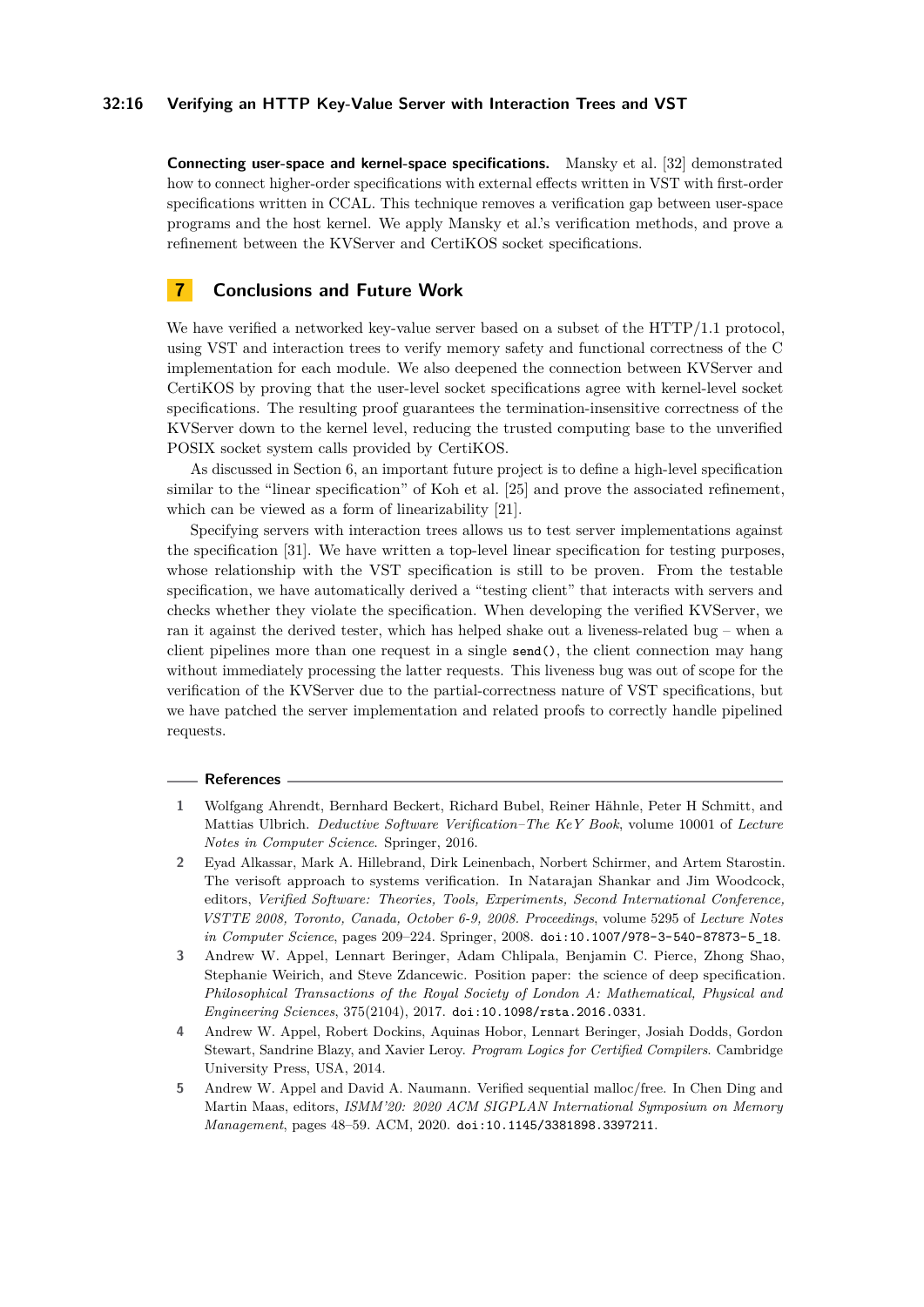- <span id="page-16-9"></span>**6** Lennart Beringer. Verified software units. In Nobuko Yoshida, editor, *Programming Languages and Systems*, pages 118–147, Cham, 2021. Springer International Publishing.
- <span id="page-16-8"></span>**7** Lennart Beringer and Andrew W. Appel. Abstraction and subsumption in modular verification of C programs. In Maurice H. ter Beek, Annabelle McIver, and José N. Oliveira, editors, *Formal Methods - The Next 30 Years - Third World Congress, FM 2019, Porto, Portugal, October 7-11, 2019, Proceedings*, volume 11800 of *Lecture Notes in Computer Science*, pages 573–590. Springer, 2019. [doi:10.1007/978-3-030-30942-8\\_34](https://doi.org/10.1007/978-3-030-30942-8_34).
- <span id="page-16-5"></span>**8** Steve Bishop, Matthew Fairbairn, Hannes Mehnert, Michael Norrish, Tom Ridge, Peter Sewell, Michael Smith, and Keith Wansbrough. Engineering with logic: Rigorous testoracle specification and validation for TCP/IP and the Sockets API. *J. ACM*, 66(1), 2018. [doi:10.1145/3243650](https://doi.org/10.1145/3243650).
- <span id="page-16-6"></span>**9** Steven Bishop, Matthew Fairbairn, Michael Norrish, Peter Sewell, Michael Smith, and Keith Wansbrough. TCP, UDP, and Sockets: rigorous and experimentally-validated behavioural specification. Volume 1: Overview. Technical Report UCAM-CL-TR-624, Computer Laboratory, University of Cambridge, 2005. 88pp. URL: [http://www.cl.cam.ac.uk/TechReports/](http://www.cl.cam.ac.uk/TechReports/UCAM-CL-TR-624.html) [UCAM-CL-TR-624.html](http://www.cl.cam.ac.uk/TechReports/UCAM-CL-TR-624.html).
- <span id="page-16-7"></span>**10** Steven Bishop, Matthew Fairbairn, Michael Norrish, Peter Sewell, Michael Smith, and Keith Wansbrough. TCP, UDP, and Sockets: rigorous and experimentally-validated behavioural specification. Volume 2: The specification. Technical Report UCAM-CL-TR-625, Computer Laboratory, University of Cambridge, March 2005. 386pp. URL: [http://www.cl.cam.ac.uk/](http://www.cl.cam.ac.uk/TechReports/UCAM-CL-TR-625.html) [TechReports/UCAM-CL-TR-625.html](http://www.cl.cam.ac.uk/TechReports/UCAM-CL-TR-625.html).
- <span id="page-16-2"></span>**11** Paul E. Black. *Axiomatic Semantics Verification of a Secure Web Server*. PhD thesis, Brigham Young University, Provo, UT, USA, 1998. AAI9820483.
- <span id="page-16-3"></span>**12** Tej Chajed, M. Frans Kaashoek, Butler W. Lampson, and Nickolai Zeldovich. Verifying concurrent software using movers in CSPEC. In Andrea C. Arpaci-Dusseau and Geoff Voelker, editors, *13th USENIX Symposium on Operating Systems Design and Implementation, OSDI 2018, Carlsbad, CA, USA, October 8-10, 2018*, pages 306–322. USENIX Association, 2018. URL: <https://www.usenix.org/conference/osdi18/presentation/chajed>.
- <span id="page-16-4"></span>**13** Tej Chajed, Joseph Tassarotti, M. Frans Kaashoek, and Nickolai Zeldovich. Verifying concurrent, crash-safe systems with Perennial. In Tim Brecht and Carey Williamson, editors, *Proceedings of the 27th ACM Symposium on Operating Systems Principles, SOSP 2019, Huntsville, ON, Canada, October 27-30, 2019*, pages 243–258. ACM, 2019. [doi:10.1145/3341301.3359632](https://doi.org/10.1145/3341301.3359632).
- <span id="page-16-1"></span>**14** Cristina Cifuentes and Bernhard Scholz. Parfait - designing a scalable bug checker. In Florian Martin, Hanne Riis Nielson, Claudio Riva, and Markus Schordan, editors, *Scalable Program Analysis, 13.04. - 18.04.2008*, volume 08161 of *Dagstuhl Seminar Proceedings*. Schloss Dagstuhl - Leibniz-Zentrum für Informatik, Germany, 2008. URL: [http://drops.dagstuhl.de/opus/](http://drops.dagstuhl.de/opus/volltexte/2008/1573/) [volltexte/2008/1573/](http://drops.dagstuhl.de/opus/volltexte/2008/1573/).
- <span id="page-16-11"></span>**15** Denis Efremov, Mikhail U. Mandrykin, and Alexey V. Khoroshilov. Deductive verification of unmodified Linux kernel library functions. In Tiziana Margaria and Bernhard Steffen, editors, *Leveraging Applications of Formal Methods, Verification and Validation. Verification - 8th International Symposium, ISoLA 2018, Limassol, Cyprus, November 5-9, 2018, Proceedings, Part II*, volume 11245 of *Lecture Notes in Computer Science*, pages 216–234. Springer, 2018. [doi:10.1007/978-3-030-03421-4\\_15](https://doi.org/10.1007/978-3-030-03421-4_15).
- <span id="page-16-0"></span>**16** Roy T. Fielding and Julian Reschke. Hypertext Transfer Protocol (HTTP/1.1): Message Syntax and Routing. RFC 7230, 2014. [doi:10.17487/RFC7230](https://doi.org/10.17487/RFC7230).
- <span id="page-16-10"></span>**17** Ronghui Gu, Jérémie Koenig, Tahina Ramananandro, Zhong Shao, Xiongnan (Newman) Wu, Shu-Chun Weng, Haozhong Zhang, and Yu Guo. Deep specifications and certified abstraction layers. In Sriram K. Rajamani and David Walker, editors, *Proceedings of the 42nd Annual ACM SIGPLAN-SIGACT Symposium on Principles of Programming Languages, POPL 2015, Mumbai, India, January 15-17, 2015*, pages 595–608. ACM, 2015. [doi:10.1145/2676726.](https://doi.org/10.1145/2676726.2676975) [2676975](https://doi.org/10.1145/2676726.2676975).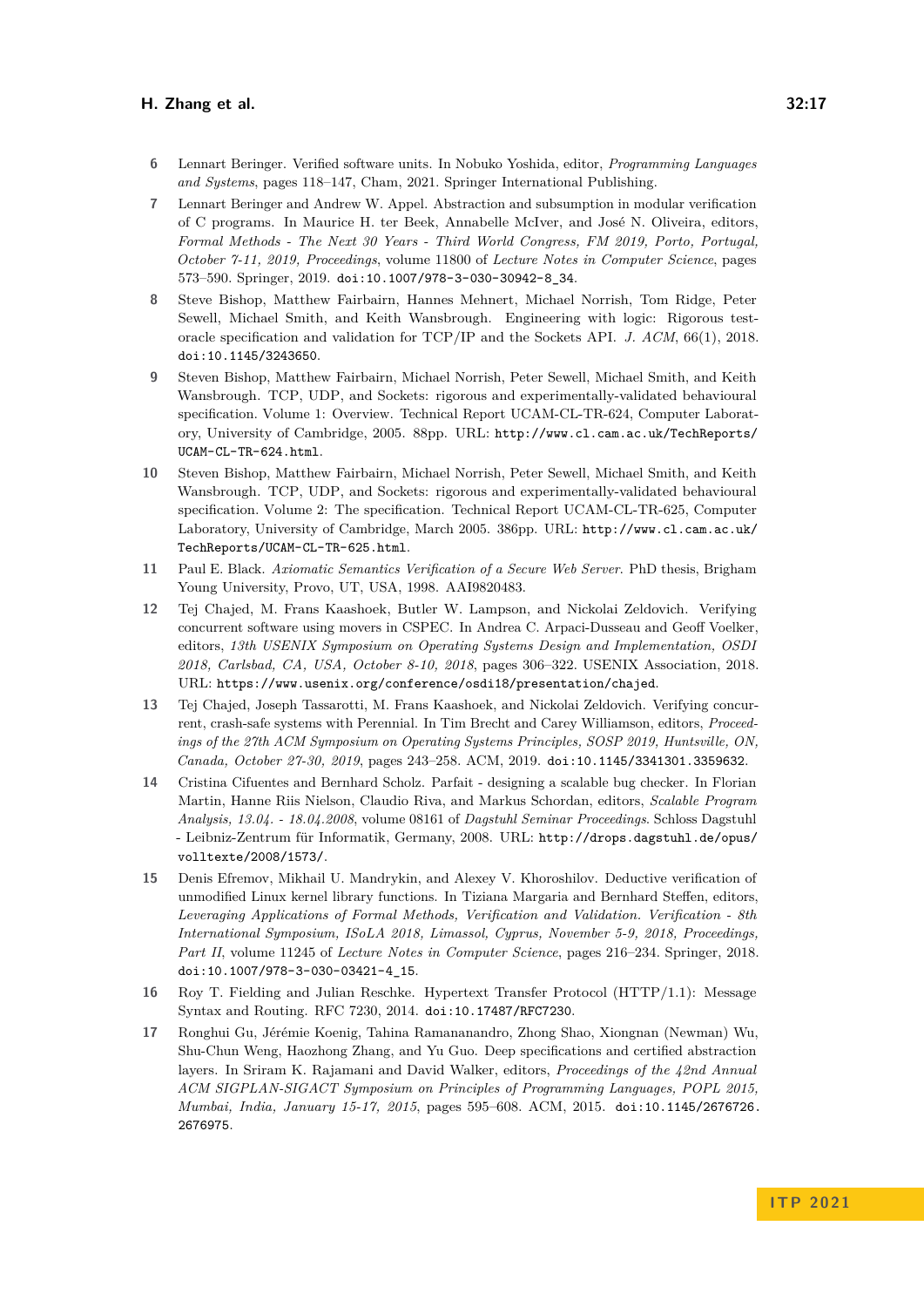#### **32:18 Verifying an HTTP Key-Value Server with Interaction Trees and VST**

- <span id="page-17-1"></span>**18** Ronghui Gu, Zhong Shao, Hao Chen, Xiongnan (Newman) Wu, Jieung Kim, Vilhelm Sjöberg, and David Costanzo. CertiKOS: An extensible architecture for building certified concurrent OS kernels. In Kimberly Keeton and Timothy Roscoe, editors, *12th USENIX Symposium on Operating Systems Design and Implementation, OSDI 2016, Savannah, GA, USA, November 2-4, 2016*, pages 653–669. USENIX Association, 2016. URL: [https://www.usenix.org/](https://www.usenix.org/conference/osdi16/technical-sessions/presentation/gu) [conference/osdi16/technical-sessions/presentation/gu](https://www.usenix.org/conference/osdi16/technical-sessions/presentation/gu).
- <span id="page-17-9"></span>**19** Ronghui Gu, Zhong Shao, Jieung Kim, Xiongnan (Newman) Wu, Jérémie Koenig, Vilhelm Sjöberg, Hao Chen, David Costanzo, and Tahina Ramananandro. Certified concurrent abstraction layers. In Jeffrey S. Foster and Dan Grossman, editors, *Proceedings of the 39th ACM SIGPLAN Conference on Programming Language Design and Implementation, PLDI 2018, Philadelphia, PA, USA, June 18-22, 2018*, pages 646–661. ACM, 2018. [doi:](https://doi.org/10.1145/3192366.3192381) [10.1145/3192366.3192381](https://doi.org/10.1145/3192366.3192381).
- <span id="page-17-6"></span>**20** Chris Hawblitzel, Jon Howell, Manos Kapritsos, Jacob R. Lorch, Bryan Parno, Michael L. Roberts, Srinath T. V. Setty, and Brian Zill. Ironfleet: proving practical distributed systems correct. In Ethan L. Miller and Steven Hand, editors, *Proceedings of the 25th Symposium on Operating Systems Principles, SOSP 2015, Monterey, CA, USA, October 4-7, 2015*, pages 1–17. ACM, 2015. [doi:10.1145/2815400.2815428](https://doi.org/10.1145/2815400.2815428).
- <span id="page-17-7"></span>**21** Maurice Herlihy and Jeannette M. Wing. Linearizability: A correctness condition for concurrent objects. *ACM Trans. Program. Lang. Syst.*, 12(3):463–492, 1990. [doi:10.1145/78969.78972](https://doi.org/10.1145/78969.78972).
- <span id="page-17-3"></span>**22** Bart Jacobs, Jan Smans, Pieter Philippaerts, Frédéric Vogels, Willem Penninckx, and Frank Piessens. Verifast: A powerful, sound, predictable, fast verifier for C and Java. In *NASA Formal Methods Symposium*, pages 41–55. Springer, 2011.
- <span id="page-17-2"></span>**23** Florent Kirchner, Nikolai Kosmatov, Virgile Prevosto, Julien Signoles, and Boris Yakobowski. Frama-C: A software analysis perspective. *Formal Aspects Comput.*, 27(3):573–609, 2015. [doi:10.1007/s00165-014-0326-7](https://doi.org/10.1007/s00165-014-0326-7).
- <span id="page-17-11"></span>**24** Oleg Kiselyov and Hiromi Ishii. Freer monads, more extensible effects. In *Proceedings of the 8th ACM SIGPLAN Symposium on Haskell, Haskell 2015, Vancouver, BC, Canada, September 3-4, 2015*, pages 94–105, 2015. [doi:10.1145/2804302.2804319](https://doi.org/10.1145/2804302.2804319).
- <span id="page-17-0"></span>**25** Nicolas Koh, Yao Li, Yishuai Li, Li-yao Xia, Lennart Beringer, Wolf Honoré, William Mansky, Benjamin C. Pierce, and Steve Zdancewic. From C to interaction trees: Specifying, verifying, and testing a networked server. In *Proceedings of the 8th ACM SIGPLAN International Conference on Certified Programs and Proofs*, CPP 2019, page 234–248, New York, NY, USA, 2019. Association for Computing Machinery. [doi:10.1145/3293880.3294106](https://doi.org/10.1145/3293880.3294106).
- <span id="page-17-8"></span>**26** Adam Koprowski and Henri Binsztok. TRX: A formally verified parser interpreter. *Log. Methods Comput. Sci.*, 7(2), 2011. [doi:10.2168/LMCS-7\(2:18\)2011](https://doi.org/10.2168/LMCS-7(2:18)2011).
- <span id="page-17-10"></span>**27** Dirk Leinenbach, Wolfgang J. Paul, and Elena Petrova. Towards the formal verification of a C0 compiler: Code generation and implementation correctnes. In Bernhard K. Aichernig and Bernhard Beckert, editors, *Third IEEE International Conference on Software Engineering and Formal Methods (SEFM 2005), 7-9 September 2005, Koblenz, Germany*, pages 2–12. IEEE Computer Society, 2005. [doi:10.1109/SEFM.2005.51](https://doi.org/10.1109/SEFM.2005.51).
- <span id="page-17-4"></span>**28** K. Rustan M. Leino. Dafny: An automatic program verifier for functional correctness. In Edmund M. Clarke and Andrei Voronkov, editors, *Logic for Programming, Artificial Intelligence, and Reasoning - 16th International Conference, LPAR-16, Dakar, Senegal, April 25-May 1, 2010, Revised Selected Papers*, volume 6355 of *Lecture Notes in Computer Science*, pages 348–370. Springer, 2010. [doi:10.1007/978-3-642-17511-4\\_20](https://doi.org/10.1007/978-3-642-17511-4_20).
- <span id="page-17-5"></span>**29** Xavier Leroy. Formal verification of a realistic compiler. *Commun. ACM*, 52(7):107–115, 2009. [doi:10.1145/1538788.1538814](https://doi.org/10.1145/1538788.1538814).
- <span id="page-17-12"></span>**30** Thomas Letan, Yann Régis-Gianas, Pierre Chifflier, and Guillaume Hiet. Modular verification of programs with effects and effect handlers in Coq. In *Formal Methods - 22nd International Symposium, FM 2018, Held as Part of the Federated Logic Conference, FloC 2018, Oxford, UK, July 15-17, 2018, Proceedings*, pages 338–354, 2018. [doi:10.1007/978-3-319-95582-7\\_20](https://doi.org/10.1007/978-3-319-95582-7_20).